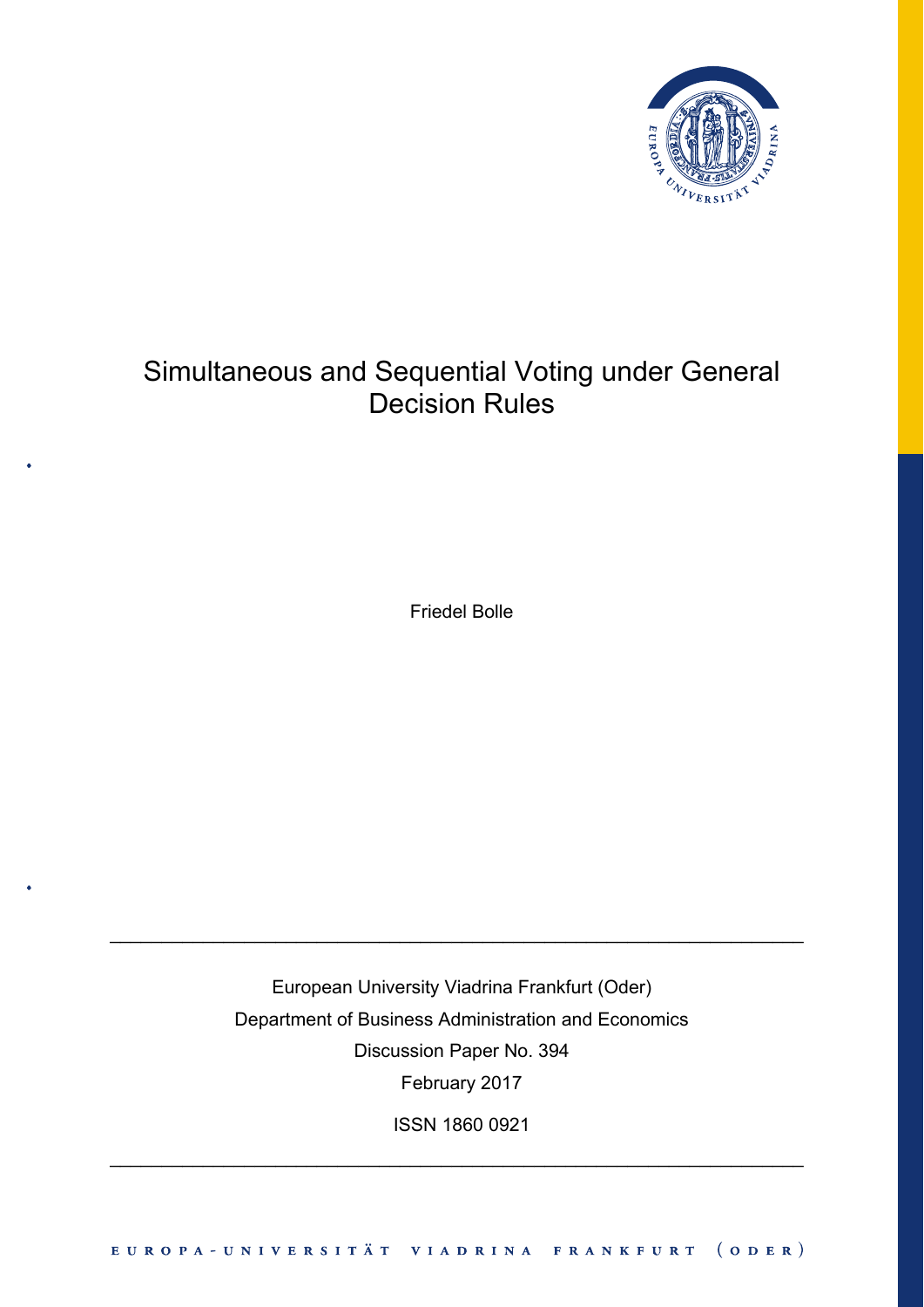## **Simultaneous and Sequential Voting under General Decision Rules**

## **Friedel Bolle**

## **Europa-Universität Viadrina Frankfurt (Oder)**

**February 2017** 

**Abstract**. In an economic theory of voting, voters have positive or negative costs of voting in favor of a proposal and positive or negative benefits from an accepted proposal. When votes have equal weight then simultaneous voting mostly has a unique pure strategy Nash equilibrium which is independent of benefits. Voting with respect to (arbitrarily small) costs alone, however, often results in voting against the "true majority". If voting is sequential as in the roll call votes of the US Senate then, in the unique subgame perfect equilibrium, the "true majority" prevails (Groseclose and Milyo, 2010, 2013). In this paper, it is shown that the result for sequential voting holds also with different weights of voters (shareholders) or with multiple necessary majorities (EU decision making). Simultaneous voting in the general model can be plagued by non-existent or non-unique pure strategy equilibria under most preference constellations.

Keywords: Voting, free riding, binary decisions, unique equilibria

JEL: H41, D71

Postfach 1786 D - 15207 Frankfurt (Oder), Germany Email: bolle@euv-frankfurt-o.de

I am grateful for the funding by the German Ministry of Education and Research (FKZ 01LA1139A) and the Deutsche Forschungsgemeinschaft (project BO 747/14-1)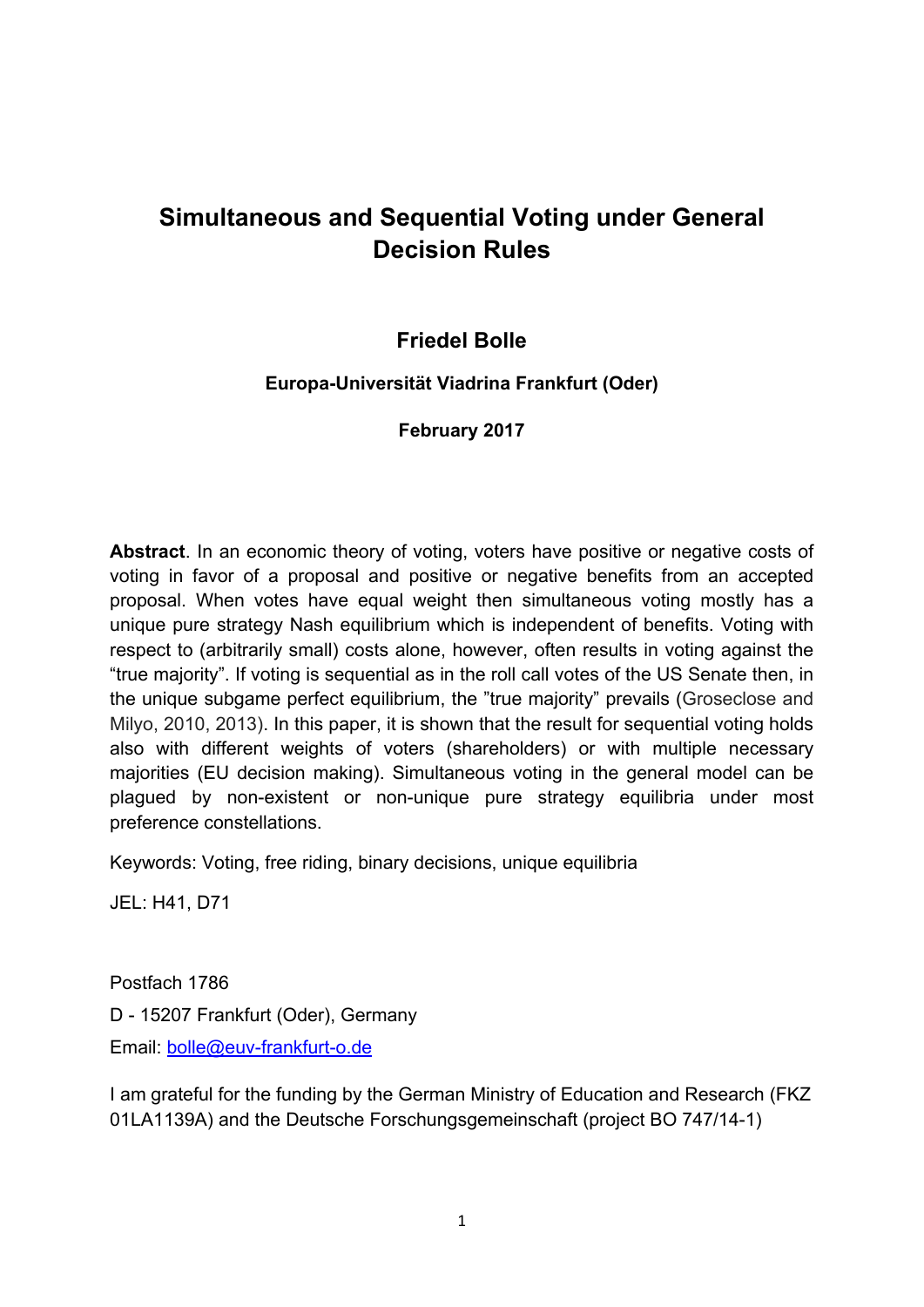## **I. Introduction**

The economic and political relations of countries are more and more governed by membership in multinational organizations instead of bilateral contracts. Decision making in these organizations has to take into account considerable asymmetry concerning the size of the countries as well as their economic, political, and military power. This leads to weighted voting and the requirement of multiple majorities. Posner and Sykes (2014) provide a survey of the plethora of voting rules in international organizations and they highlight unsatisfactory implications of these rules. In this paper, I suggest an economic model of voting which generalizes results of Groseclose and Milyo (2010, 2013) for majority voting with equal weights. The model covers weighted voting by shareholders of firms, requirements of multiple majorities as in EU decision making, and all kinds of other social decision rules based on votes. The central question is whether or not there is a unique pure strategy equilibrium of the voting game and, if such an equilibrium exists, whether or not it has the same result as sincere voting<sub>1</sub>. Let me first explain the problem for parliamentary voting.

Imagine the members of a parliament simultaneously voting on a tax increase bill. The opposition has decided to reject the bill. All members of the ruling party or coalition as well as all members of the opposition have to fear negative consequences (bear costs) if they do not follow their party lines. Those members of the ruling party who are convinced that a tax increase would be beneficial have a dominant strategy of voting Yes. Now imagine that, in spite of the votes of these unconditional supporters, still k votes are missing for the proposal to be passed.  $n^{-}$ members of the ruling party believe that taxes should *not* be increased. They want the proposal to be rejected but they would not like to vote against it although their costs of voting No are smaller than their benefits from preventing the tax. (Otherwise also for such members of the ruling party the dominant strategy would support the proposal.)  $n^+$ members of the opposition are in a comparable situation. They want that the proposal passes but they would not like to support it by a positive vote.2 If we assume the voters with dominant strategies to follow their dominant strategy then

<sup>1</sup> Sincere voting is the optimal vote under the assumption that a voter is decisive.

<sup>2</sup> The conflicts of voters without dominant strategies are described as "preference falsification" by Kumar (1995).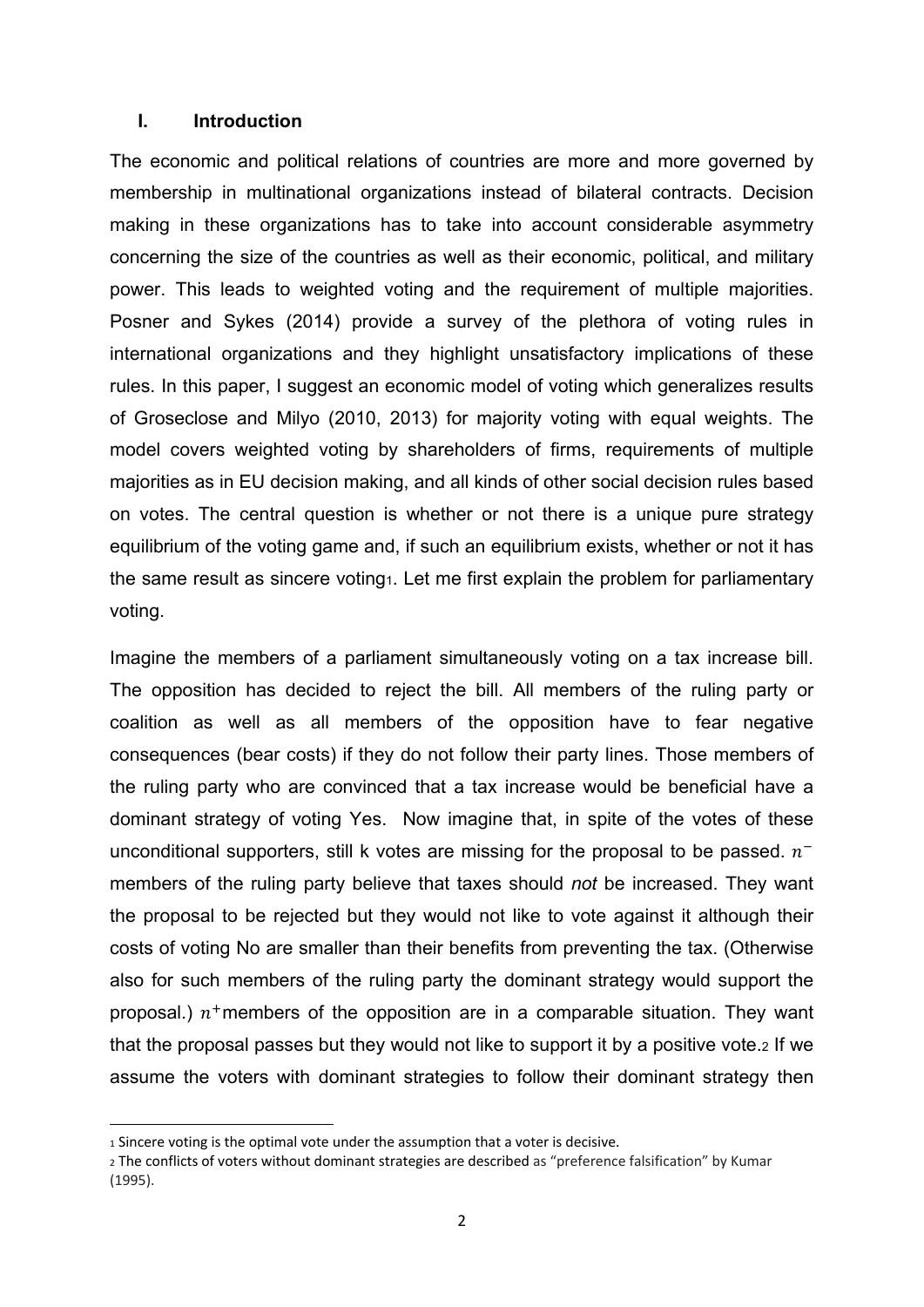$n = n^+ + n^-$  players without dominant strategies remain. If at least k of them support the proposal then it is accepted. If, in a simultaneous vote,  $n^+ > 0$  and  $n^- > 0$  then we call this game among the remaining n players a narrow vote. In such games mostly a unique pure strategy equilibrium exists; otherwise there is no pure strategy equilibrium (Groseclose and Milyo, 2010).

If the unique equilibrium of a narrow vote exists, it is a "free rider equilibrium" where no player incurs costs of voting against the party line. Party whips are successful even if their threats imply only small costs for deviating party members. This success is contrary to the intention of representative democracy where a member of parliament should be guided only by his personal conscience and creed<sub>3</sub> expressed by the positive or negative benefits of the acceptance of a proposal. Of course there are arguments in favor of party discipline, in particular stability of the government. A regular suppression of deviating opinions seems, however, rather alarming. (See Kilgour et al., 2006.) The ruling party, however, will win votes in spite of a possibly large number of own members with contrary opinions. Without voting costs this would happen only if  $n^+ \geq k$ , i.e. in cases of "true" majorities. Exactly this result is implied by sequential voting (Groseclose and Milyo, 2013).

In this paper, I want to propose a more general model of voting (including different weights and multiple majorities) and I want to extend the discussion about the origin of voting costs and about model assumptions. The variability of results under general simultaneous voting is demonstrated with three examples: a chairman with tiebreaking power, voting in the UN Security council with its veto players, and decision making in the EEC, the founding community of the EU.

Voting costs may be intrinsic (party loyalty, religious requirements, conscience) or extrinsic, for example caused by the threats of party whips. The latter requires observability of the individual votes. While some votes (for example, electing the German Bundeskanzler) are principally secret, in a survey on voting methods in Western legislatures, Saalfeld (1985) finds that perfectly secret voting is exceptional.

<sup>3</sup> This is formally required by the German constitutional law, but also other Western democracies formally or informally require their members of parliament to be free in their decisions.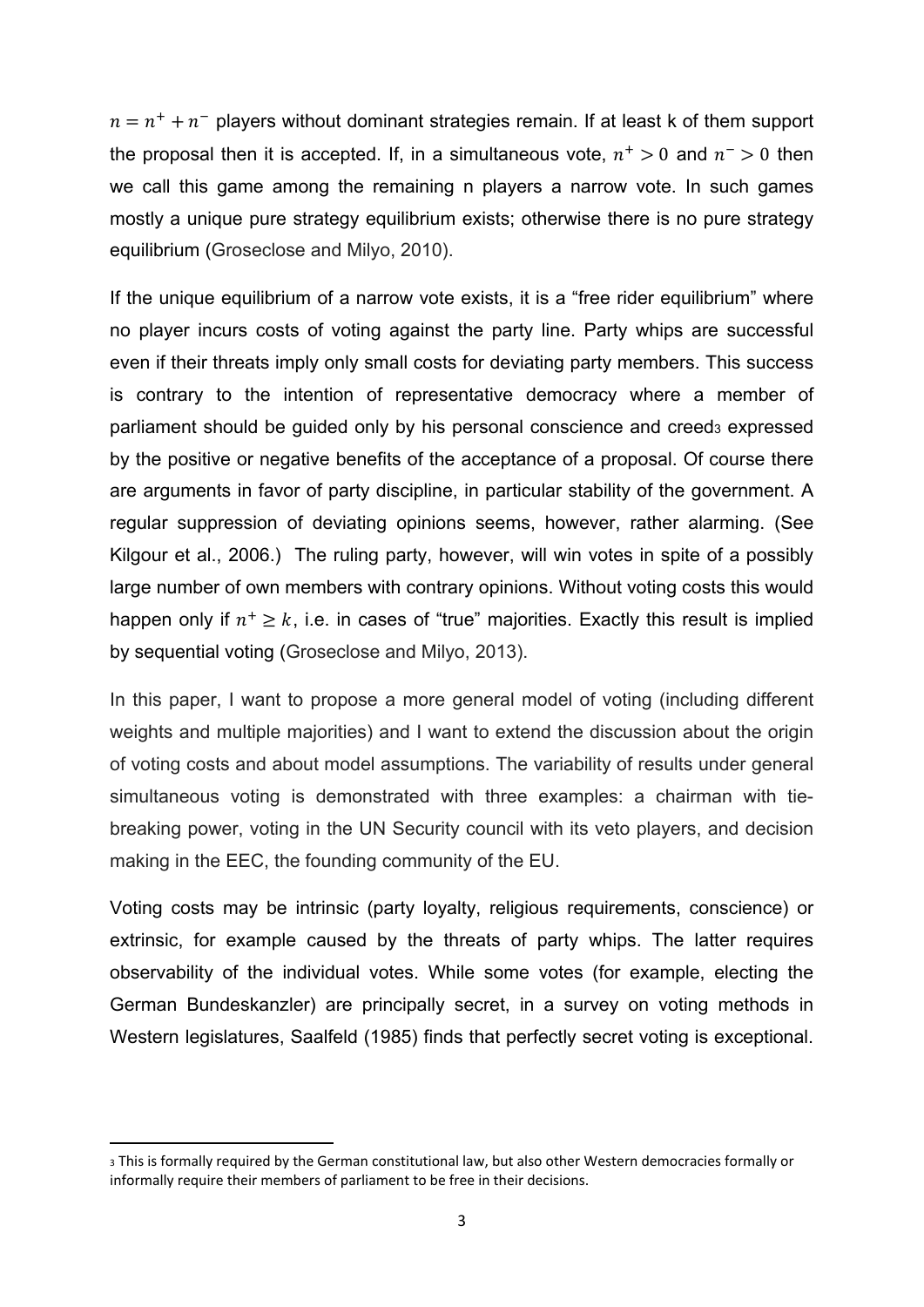In addition to recorded votes4 there are many types of "semipublic" votes, for example by raising hands. If the number of possible deviators is small, however, party whips5 can easily check their voting behavior in such circumstances.

In addition to party whips, who or what extrinsically determines the costs co of voting? There is first the electorate of a delegate. If she wants to be re-elected she has to take their opinion into account. This is even more important if she has *promised* to support and foster a certain politic. Promises make the delegate her own party whip. A delegate will also take into account the general public opinion and, perhaps, issues of political correctness, and the echo of her decisions in press, television and other public media.

In local parliaments (councils) private relations are stronger and public and private benefits are often more entangled than in national parliaments. The equivalents of party whips are personal friends within and outside the council. The same is true for condominium and firm owners' meetings, where there is often a strong divergence of interests. In the latter cases, however, we mostly have different weights of voters.

A country's signing or not signing a climate contracts or voting in the UN Security Council (with or without veto power) is connected with positive or negative costs in the form of public support or frustration at home and gaining or losing international reputation. Powerful countries can assume the role of party whips and urge other countries, often otherwise their allies, to follow their vote. An insinuation of reduced military protection or deterioration of bilateral economic relations create costs of voting against "big brother".

*Intrinsic* values of voting for or against a proposal or candidate are assumed in the vast literature on "expressive preferences" (Brennan and Lomasky, 1997; Hillman, 2010), where voters want others to show their preferences by voting in favor of a

<sup>4</sup> In most Western countries votes will be recorded when required. In the German parliament only personal elections and votes of no confidence are principally secret. The requirement by 5% of the members (or of a faction) of parliament are sufficient for recording the votes. The records are published in the internet.

<sup>5</sup> The parties' carrots and sticks are (Kilgour et al., 2006): "A 'loyal' MP who votes the party line will be a candidate for promotion (if in the government party, perhaps to Cabinet), or other benefits from the party, such as interesting trips or appointment to an interesting House committee. A 'disloyal' MP who votes against the party leadership may be prevented from ascending the political ladder and could ultimately be thrown out of the party caucus."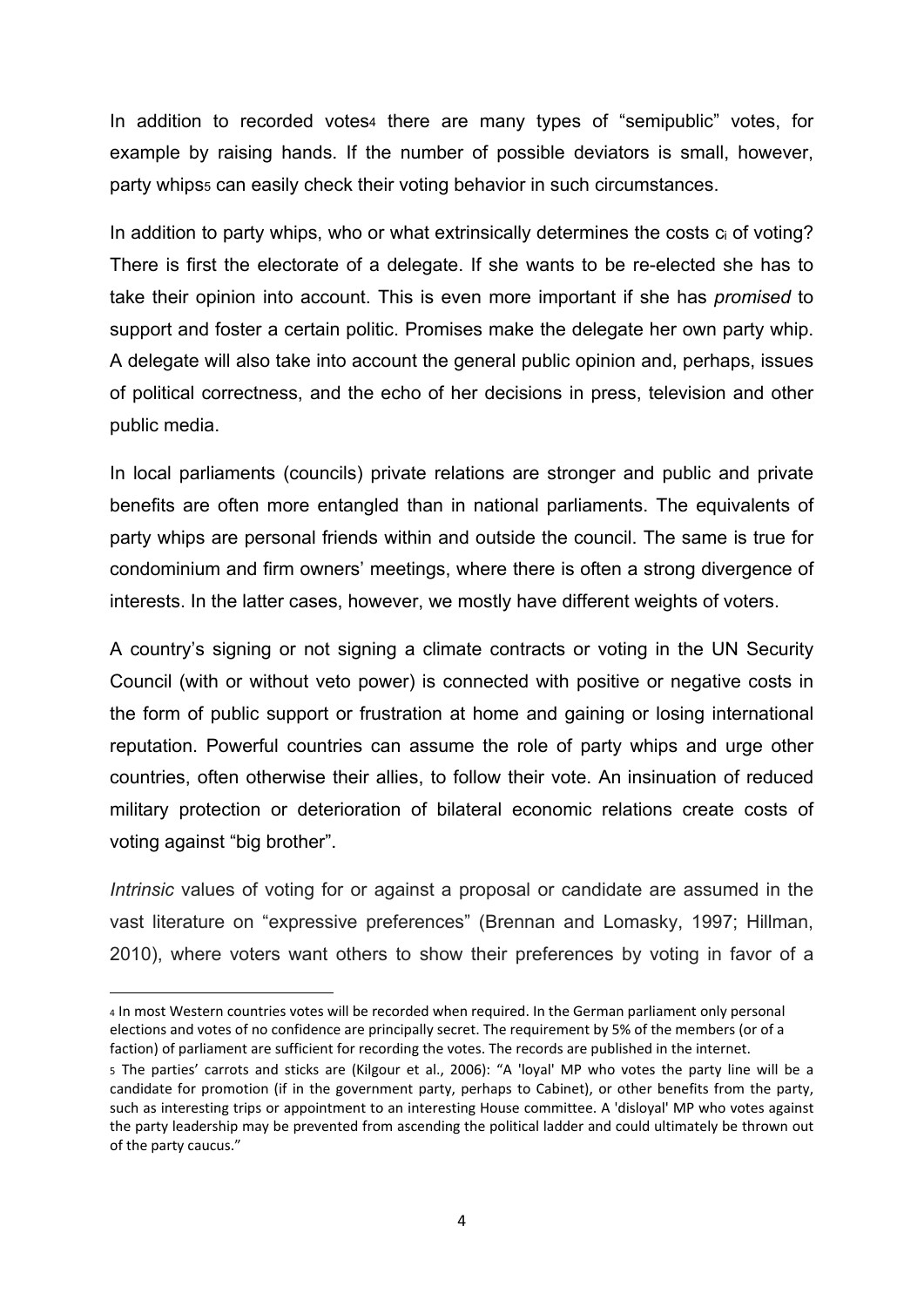party and do not follow strategic considerations; but in that literature the "paradox of voting" is of central interest and not the equilibrium of voting on a certain proposal.

The literature on simultaneous and sequential voting is vast and differentiated, but there do not seem to be attempts to investigate a model with such general decision rules as outlined above. One strand of literature investigates voting without costs but with incomplete information of the voters about benefits (Dekel and Piccione, 2000). A central question in this literature is whether certain voting procedures successfully aggregate private information. The central topic in a second strand of models is strategic voting and the dynamics of agenda selection by a sequence of "formateurs" under consideration of political institutions and structures. In a classic paper by Baron and Ferejohn (1989) an agenda is the distribution of a dollar among the voters. In these models, *costless* voting on a single agenda would result in an essentially unique equilibrium. A third strand of literature is about bribing and lobbying for majorities. Closest to this investigation, however, are two papers by Gloseclose and Milyo (2010, 2013) where the results for equal weights voting are proved in a similar model. My model is simpler and more general, however. I will compare typical approaches from the bribing literature and Gloseclose and Milyo (2010, 2013) with my approach after presenting my model. In the conclusion I will mention additional literature.

In the next section I set up a general model of voting and derive general propositions and applications to special cases as weighted voting with equal and non-equal weights. In the third section (conclusion) I comment on the importance and applicability of my results.

#### **II. Voting games**

**Definition 1**: In a *voting game*, there are  $n \geq 2$  players who simultaneously or sequentially vote "Yes" or "No" on a certain proposal.  $N = \{1, ..., n\}$  is the player set.  $H$  designates the set of all subsets of N whose Yes votes suffice to accept the proposal. It has the following properties: The empty set  $\phi \notin \mathcal{H}$ ;  $N \in \mathcal{H}$ ; if  $S \subset S' \subset N$ and  $S \in \mathcal{H}$  then also  $S' \in \mathcal{H}$ . We call  $S \in \mathcal{H}$  a minimal supporting set if no strict subset of S is contained in  $H$ . Player i is called a *pivot player* with respect to S if  $S \cup$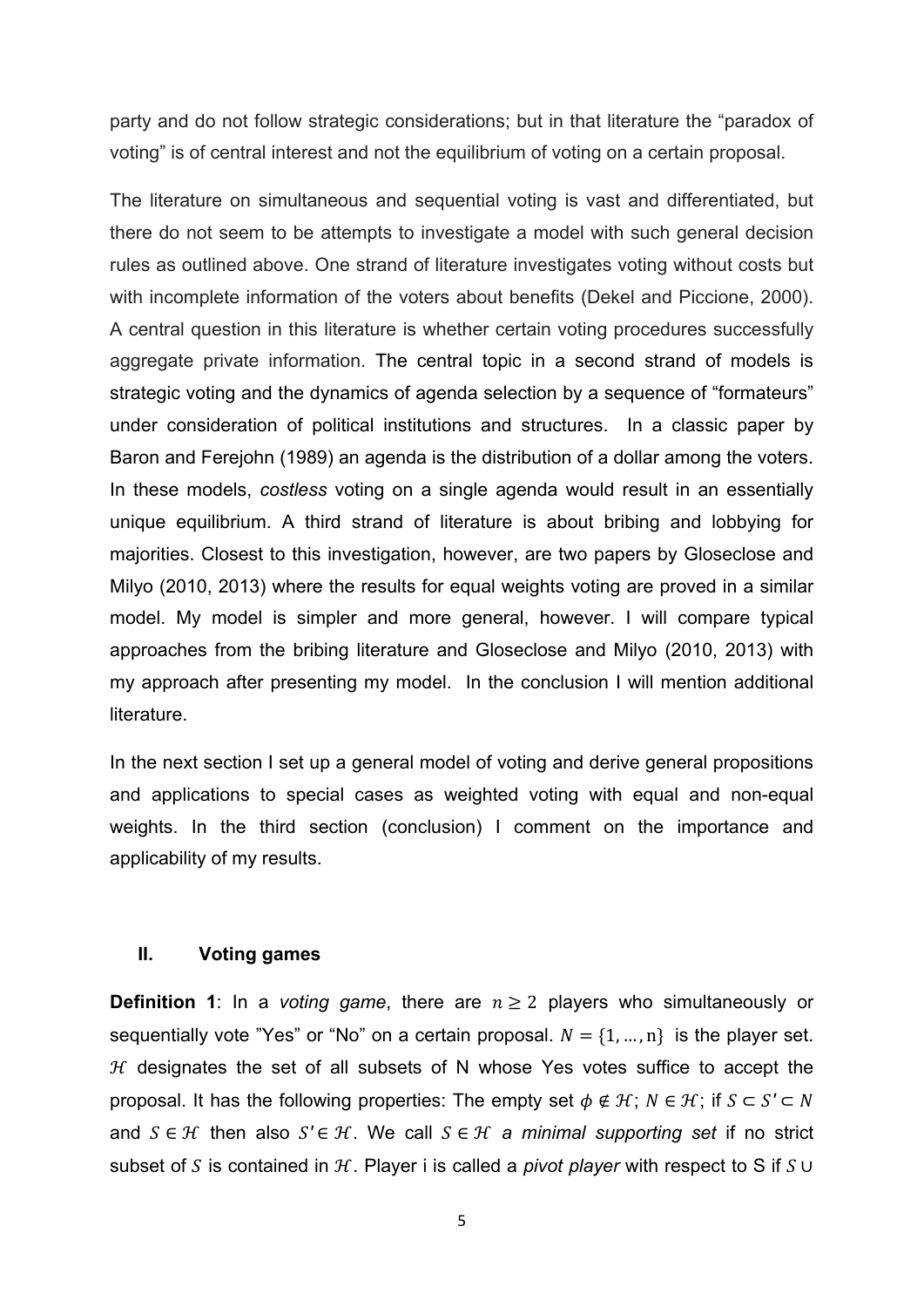$\{i\}$  is a minimal supporting set. A player i is called *negligible* if she is not contained in any minimal supporting set. If  $H = \{S : |S| \geq k\}$ , we call the game an *equal weight voting game*.

With other applications in mind we call this model a Binary Threshold Public Good game (Bolle, 2015). Definition 1 is equal to the definition of *Simple Cooperative Games* where the characteristic function takes binary values. We will establish, however, a *non-cooperative* game with more structure.

**Assumption 1:** If the proposal is not accepted and if a player *i* votes No then her revenue is  $R_i = 0$ , i.e. the status quo is evaluated by 0. Player *i* bears costs  $c_i$  if she votes "Yes" and she enjoys benefits  $G_i$  if the proposal is accepted. Players want to maximize their revenues  $R_i$  which are benefits minus costs, formally  $R_i = G_i * 1_{Suc}$   $c_i * 1_{Yes}$  with  $1_{Suc} = 1$  if voters from a set  $S \in \mathcal{H}$  vote Yes and  $1_{Suc} = 0$  otherwise;  $1_{Yes} = 1$  if player i has voted Yes and  $1_{Yes} = 0$  otherwise.

Comparing this assumption with the introductory example, players with positive costs are from the opposition and those with negative costs are from the ruling party. The latter bear relative costs if they do *not* vote Yes. In both cases utilities are normalized in such a way that voting No and non-acceptance of the proposal is evaluated as 0. Members of the parliament are expected to evaluate proposals under the aspect of welfare for the people. Then the absolute value of their positive or negative benefits  $G_i$  which express these evaluations should be much larger than their individual costs of voting. But we do not assume this explicitly.

We distinguish four cases. If  $0 < c_i < G_i$ , player i wants the proposal to be accepted without voting approvingly. If  $c_i < 0 < G_i$  or  $c_i < G_i < 0$ , i has the dominant strategy to vote Yes. If  $0 < G_i < c_i$  or  $G_i < 0 < c_i$  , i has the dominant strategy to vote No. If  $G_i <$  $c_i$  < 0, then i wants to free-ride on the No votes of others.

<sup>6</sup> Negligible players' decisions are never decisive and we can therefore restrict our attention to voting games without negligible players.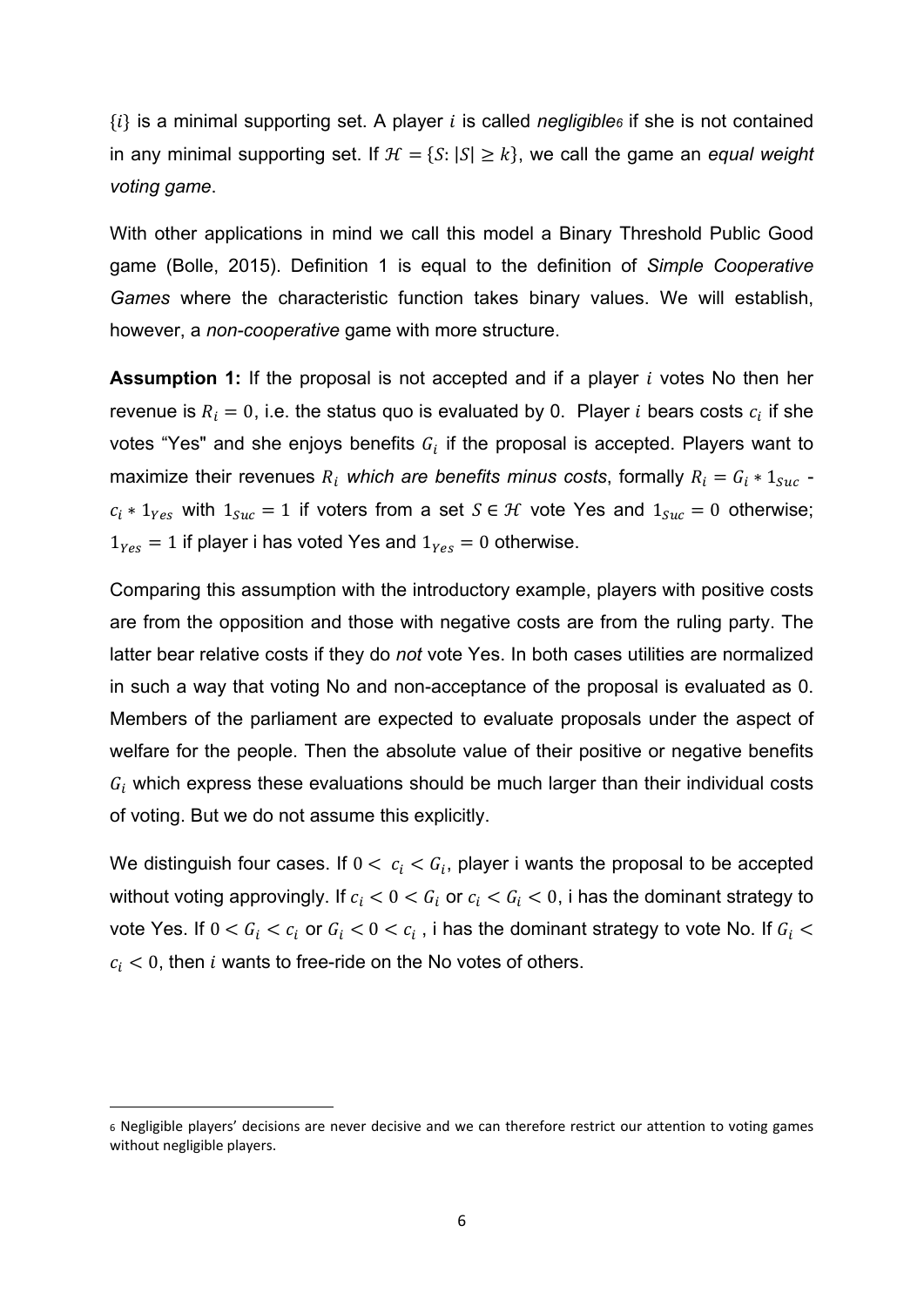#### **Lemma 1:**

- (i) Voters with dominant strategies vote according to their costs of voting. Voters with negative costs vote Yes, voters with positive costs vote No.
- (ii) If voters with dominant strategies determine the vote and if all other players know this, then all players vote according to their costs.

#### (Without proof)

In the following we neglect voters with dominant strategies after taking their decisions into account.

**Definition 2:** We define player sets  $N^+$  and  $N^-$ . For all  $i \in N^+$  we have  $0 < c_i < G_i$ and for all  $i \in N^-$  we have  $G_i < c_i < 0$ . The number of players in the two sets are  $n^+$ and  $n<sup>-</sup>$ . All other players are assumed to follow their dominant strategies. The game with the player set  $N = N^+ + N^-$  is called the *reduced simultaneous or sequential voting game.* A *narrow vote* is a reduced simultaneous voting game with  $n^+ > 0$ ,  $n^{-} > 0$ .

**Assumption 2:** For equal weight voting games we assume that  $k$ ,  $n^{-}$ , and  $n^{+}$  are common knowledge. In the general case, we assume that  $H$ ,  $N^-$ , and  $N^+$  are common knowledge.

There are several papers in the literature where lobbyists try to influence costs and benefits. While Schnakenberg (2016) describes lobbying by attempts to provide selected information which may influence  $G_i$  in our model, the bulk of the literature is about bribing which decreases (increases)  $c_i$  if the lobbyist wants to buy a Yes (No) vote. Beginning with Sneyder (1991) there are spatial models of voting (with a continuum of voters) and bribing. Dal Bo (2007) proposes a model close to ours, however with  $n^- = 0$  or  $n^+ = 0$ , cases with completely different results (see below). He allows his lobbyist to offer a "tricky" bribing contract, namely paying a very high price for a vote which turns out to be pivotal and paying very little otherwise. Thus the lobbyist can buy, for almost nothing, a majority even if all voters have opposite preferences. Dekel et al. (2009) describe an auction with two lobbyists who compete by increasing bribe offers. Contrary to our model, however, Dekel et al. (2009)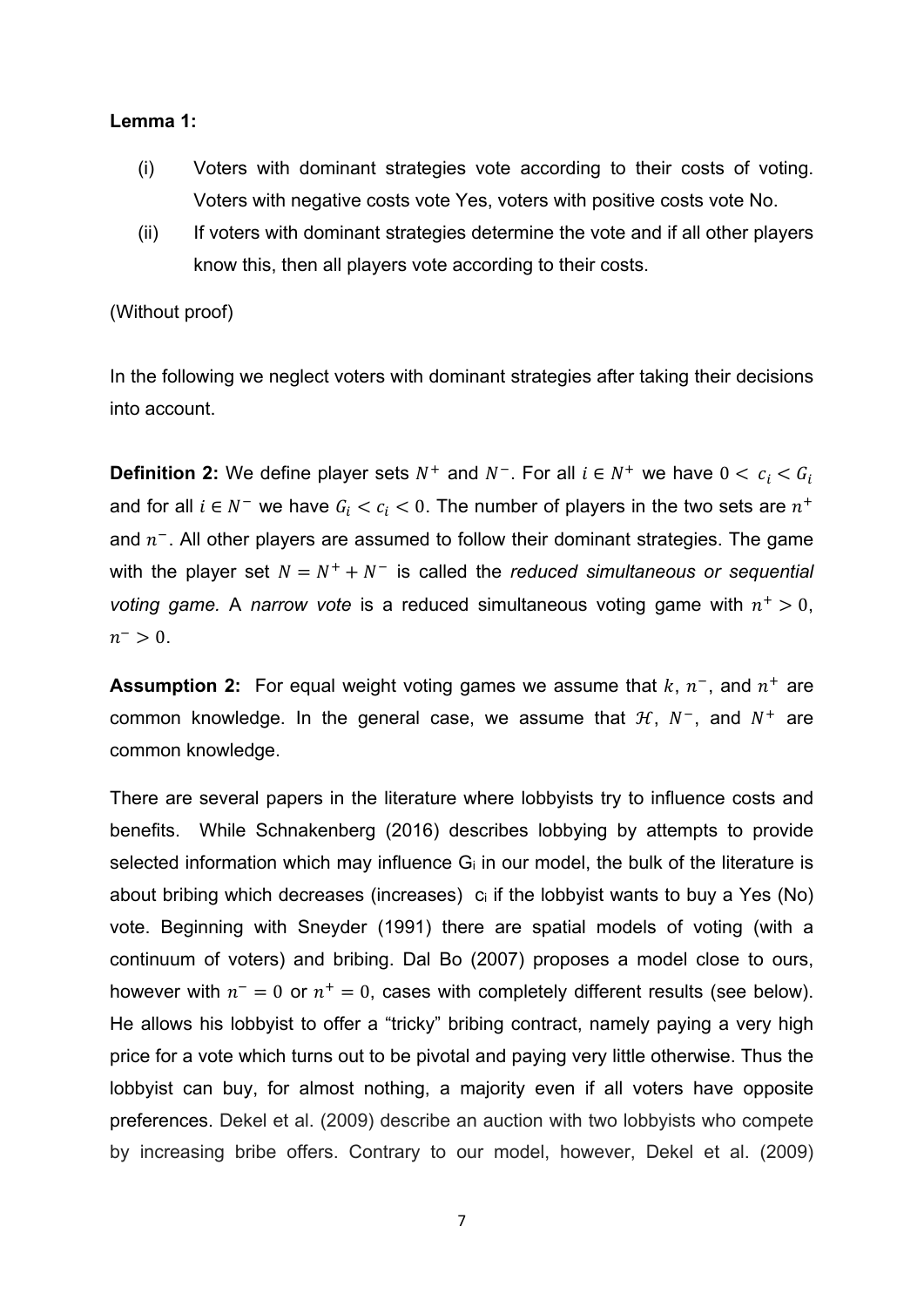assume that voters are only interested in costs and do not care about the result of voting (i.e. all  $G_i=0$ ).

Groseclose and Milyo (2010, 2013) assume equal weight majority voting with an odd number of voters. Voting takes place in two rounds, first between alternatives *a* and *b* and then (in an undefined voting procedure) between the winner of the first vote and status quo. As status quo always wins against *a* and loses against *b* the essential vote in the first stage is between *b* and the status quo. The utility function which Groseclose and Milyo (2010, 2013) assume is only seemingly more general but essentially the same as Ri in Assumption 1. They prove Corollary 1 below and, for equal weight voting, Proposition 2 below.

### **II.1 Simultaneous voting**

Let us first characterize voting games with unilateral interests.

**Proposition 1:** Let us assume  $n^- = 0$ .

- **(i)** There are as many pure strategy equilibria with the acceptance of the proposal as there are minimal supporting sets. All  $i \in S \in \mathcal{H}$ , with  $S =$ minimal set, vote Yes in such an equilibrium and all other players vote No**.**
- **(ii)** If  $\{i\} \notin \mathcal{H}$  for all i, then zero contributions by all i is the only pure strategy equilibrium without the acceptance of the proposal; otherwise no such equilibrium exists**.**

**Proof:** In both cases no player can gain from changing his decision. In an equilibrium without the acceptance of the proposal no player would incur costs by voting Yes.

Respective equilibria exist for  $n^+=0$ . If all players are not negligible then, except in the case  $\mathcal{H} = \{N\}$ ,  $\mathcal{H}$  contains more than one minimal set. This makes coordination of the players extremely difficult and the question arises whether completely mixed strategy equilibria (in particular when they are unique or Pareto-ranked) are more plausible candidates for equilibrium selection. In equal weight voting games with  $n^- = 0$  or  $n^+ = 0$  there are  $m = \binom{n}{k}$  minimal sets and  $m$  or, for k>1,  $m+1$  pure strategy equilibria.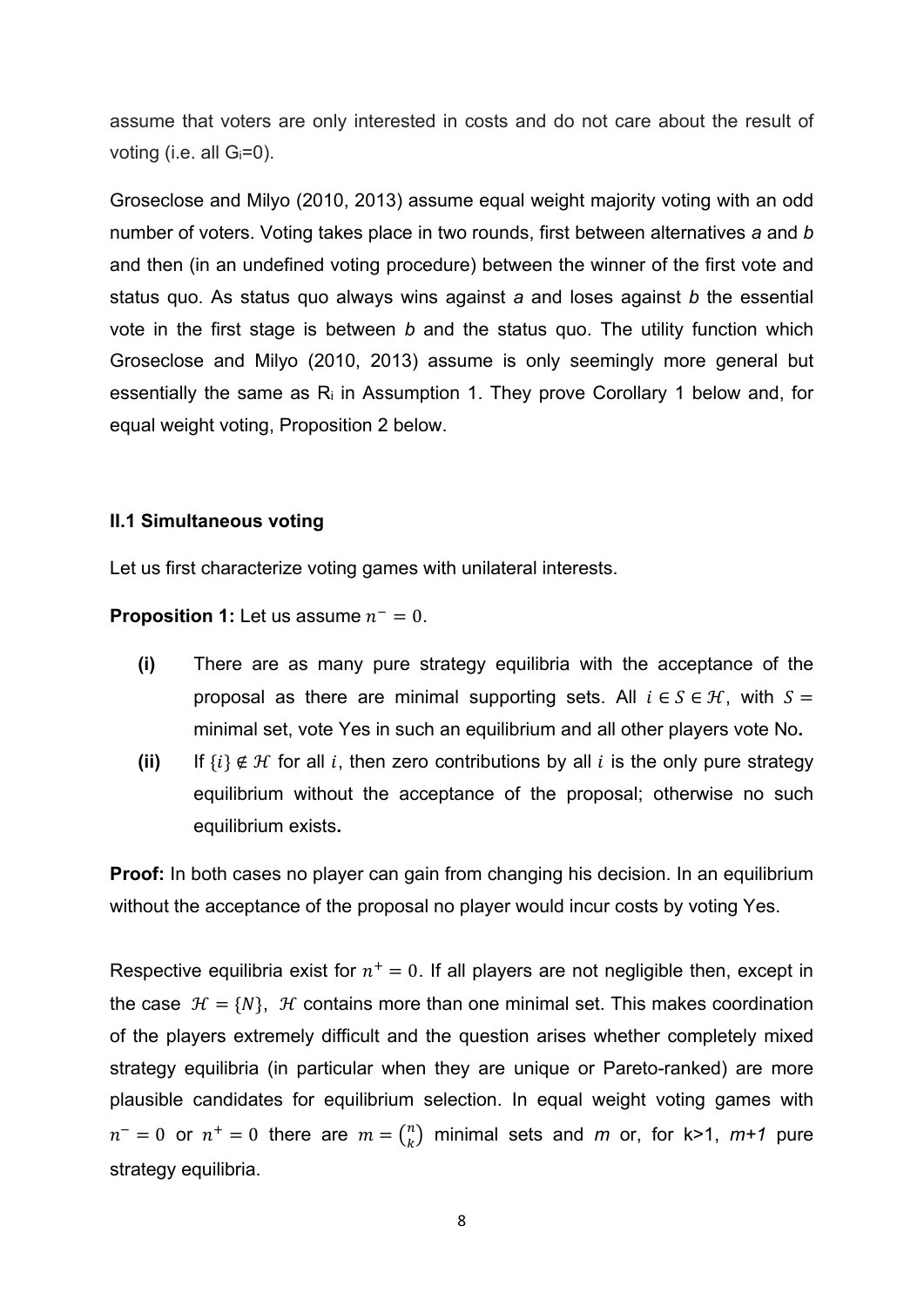**Lemma 2** *(necessary conditions for pure strategy equilibria)***:** Let  $S^* \subset N$  denote the set of players who vote Yes in a pure strategy equilibrium.

**(i)** If the proposal is accepted then  $S^* \in \mathcal{H}$ ,  $N^- \subset S^*$ ,  $S^* - \{i\} \in \mathcal{H}$  for  $i \in N^-$ , and  $S^* - \{i\} \notin \mathcal{H}$  for  $j \in S^* - N^-$ .

**(ii)** If the proposal is rejected then  $S^* \notin \mathcal{H}$ ,  $S^* \subset N^-$ ,  $\{i\} \cup S^* \notin \mathcal{H}$  for  $i \in N^+$ , and  $\{i\} \cup S^* \in \mathcal{H}$  for all  $i \in N^- - S^*$ .

**Proof: (i)** When the proposal is accepted, every player  $i \in N^-$  is, because of her negative costs, better off if she votes Yes, i.e.,  $N^- \subset S^*$ . Every player  $i \in N^-$  would, however, withdraw her support if she were a pivot player;  $S^* - \{i\} \in \mathcal{H}$  expresses that she is not. Every player  $j \in S^* - N^-$  would, because of her positive costs, withdraw her support if she is not a pivot player;  $S^* - \{j\} \notin \mathcal{H}$  expresses that she is. **(ii)** In a pure strategy equilibrium without the acceptance of the proposal, support comes from  $S^* \notin \mathcal{H}$ . No player from  $N^+$ , because of her positive costs, would support a rejected proposal, i.e.,  $S^* \subset N^-$ , except she were a pivot player; therefore  $\{i\} \cup S^* \notin \mathcal{H}$  for  $i \in N^+$  is necessary. All other players from  $N^-$  do not vote Yes because otherwise the proposal would be accepted, i.e.,  $\{i\} \cup S^* \in \mathcal{H}$  is required for all  $i \in N^- - S^*$ .

If the proposal is accepted then no player from  $N^-$  is a pivot player and every Yes voting player from  $N^+$  is, vice versa if the proposal is rejected. All players have incentives to free ride which means that players from  $N^-$  vote Yes and players from  $N^+$  vote No. They deviate from this behavior only if they are pivot players. Therefore the set of Yes-voters is at least  $N^-$  in (i) and the set of No-voters is at least  $N^+$  in (ii). In the following we characterize cases where  $N^-$  is the only possible equilibrium set of Yes-voters or where no pure strategy equilibrium exists.

**Definition 3:** Player *i* is said to be *replaceabler* by *i* if, for every  $S \subset N - \{i, j\}$   $S \notin$ *H*, and  $S \cup \{j\} \in H$ , also  $S \cup \{i\} \in H$  applies. *i* and *j* are said to be *mutually replaceable* if  $i$  is replaceable by  $j$  and  $j$  is replaceable by  $i$ .

<sup>7</sup> Isbell (1958) uses the same definition but says that "i is as least as desirable as j". In the literature on power indices desirability is used to characterize local monotonicity, i.e., if i is as least as desirable as j then i's power index is not lower than j's index (Freixas and Gambarelli 1997). In simple cooperative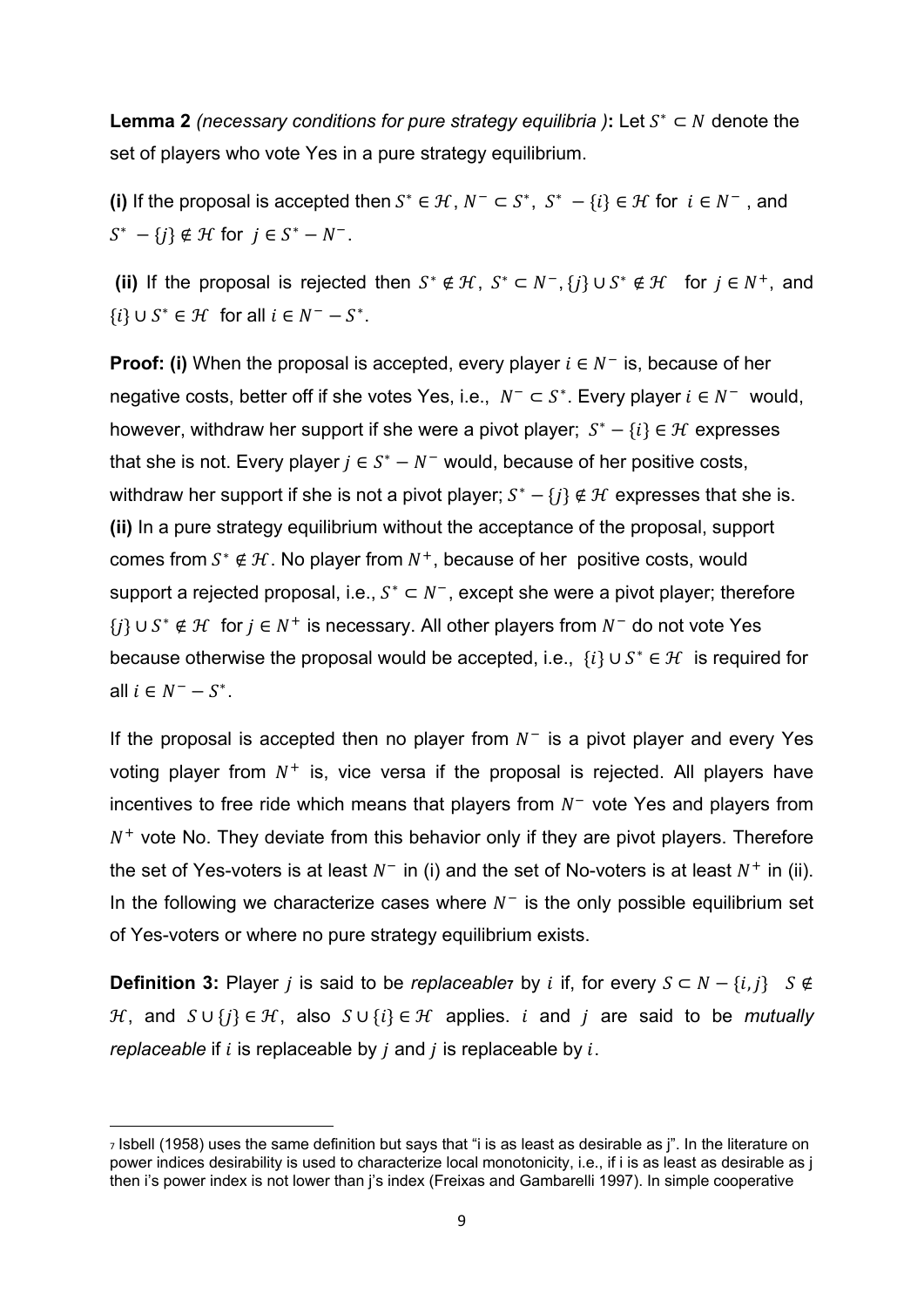Note that, formally, the definition applies also to the unanimity case  $\mathcal{H} = \{N\},\$ because  $S \subset N - \{i, j\}$  and  $S \cup \{j\} \in \mathcal{H}$ never applies. All players in equal weight voting games are mutually replaceable and if all players are mutually replaceable the game is an equal weight voting game (Bolle, 2015). In general voting games, there may be no replaceability relations between a pair of players or they may be onesided or mutual. Examples for one-sided replaceability are the tie-breaking vote of a chairman or the different weights of shareholders of a firm.

**Proposition 2:** Let  $S^* \subset N$  denote the set of players who vote Yes in a pure strategy equilibrium.

(i) If  $N^- - \{i\} \in \mathcal{H}$  for all  $i \in N^-$  then  $S^* = N^-$  describes the unique pure strategy equilibrium *with* the acceptance of the proposal. If, in addition, every  $j \in N^-$  is replaceable by a player  $i(j) \in N^+$  then no pure strategy equilibrium *without* the acceptance of the proposal exists.

**(ii)** If  $N^- \cup \{i\} \notin \mathcal{H}$  for all  $i \in N^+$  then  $S^* = N^-$  describes the unique pure strategy equilibrium *without* the acceptance of the proposal. If, in addition, every  $i \in N^+$  is replaceable by a player  $i(j) \in N^-$  then no pure strategy equilibrium *with* the acceptance of the proposal exists.

**Proof: (i)**  $N^-$  fulfills the necessary conditions from Lemma 1(i). As no player from  $N^$ has an incentive to withdraw his support and no player from  $N^+$  has an incentive to vote Yes,  $S^* = N^-$  describes an equilibrium. As no alternative set  $S^*$  fulfils the necessary conditions from Lemma 1, it is the unique equilibrium with the acceptance of the proposal. In an equilibrium  $S^*$  with the rejection of the proposal  $N^- - S^*$  is not empty and contains pivot players. But as each of these pivot players can be replaced by a player from  $N^+$  the necessary conditions from Lemma 1(ii) do not apply. **(ii)**  $N^$ is the only set which fulfills the conditions of Lemma 1 (ii). As no player from  $N^-$  has an incentive to withdraw his support and no player from  $N^+$  has an incentive to support the proposal,  $S^* = N^-$  describes the unique equilibrium with the rejection of the proposal. An equilibrium  $S^*$  with the acceptance of the proposal has to contain

<sup>&</sup>lt;u> Andreas Andrews Andrews Andrews Andrews Andrews Andrews Andrews Andrews Andrews Andrews Andrews Andrews Andr</u> games (defined by a binary characteristic function), mutually replaceable players are called symmetric; in our voting games they can be asymmetric because of their different costs and benefits.

<sup>8</sup> Assume four countries (1, 2, 3, 4) with weights (2, 4, 1, 5) and populations (40, 20, 50, 10). If acceptance of a proposal requires aggregate weights of Yes-voters of at least 6 and an aggregate population of at least 60, then the only minimal supportive sets of countries are {1,2} and {3,4}. No player is replaceable by another player.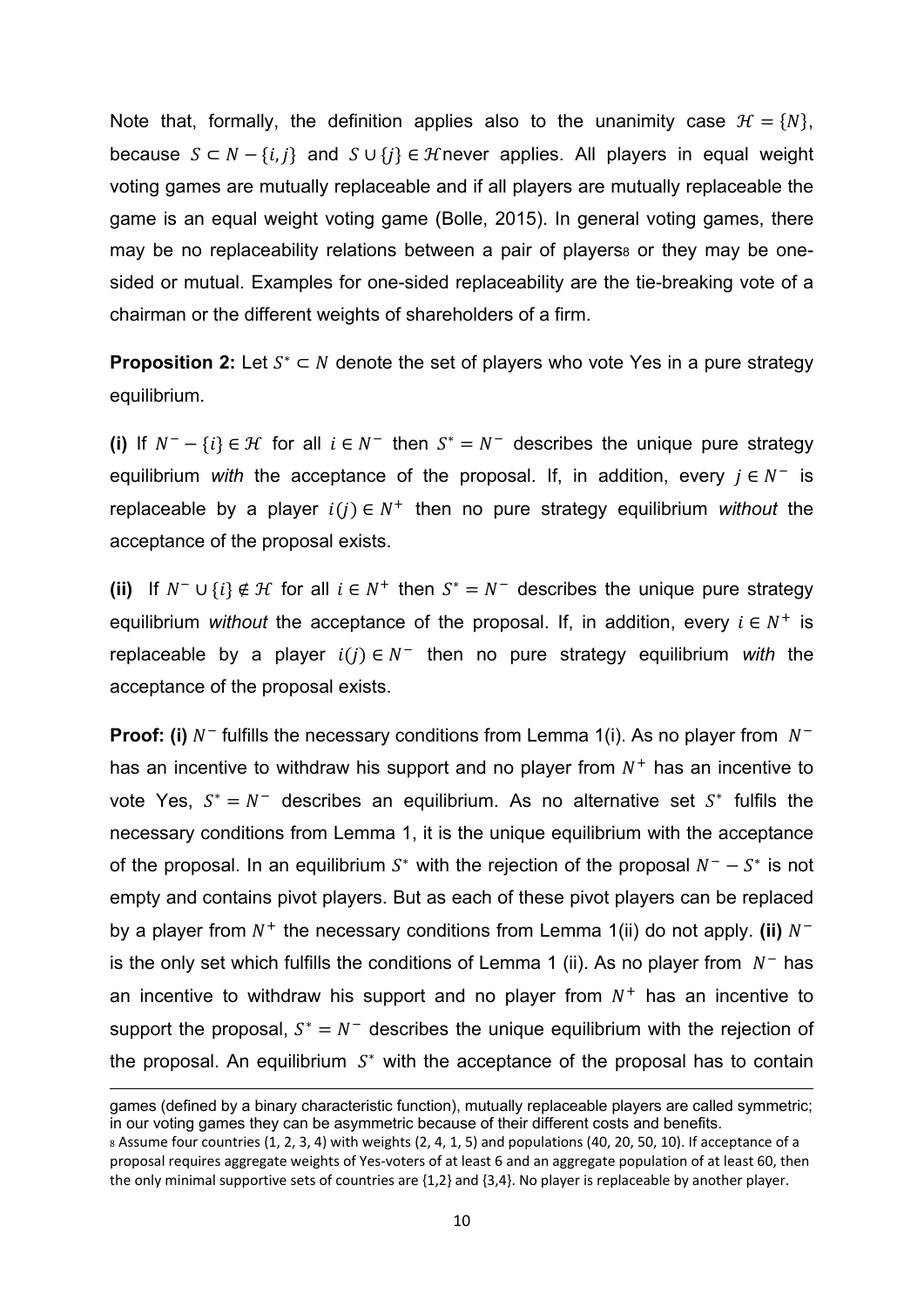additional pivot players from  $N^+$  and thus does not fulfill the necessary conditions from Lemma 1 (i).

If all players are mutually replaceable (have equal weights) then Proposition 2 is simplified a lot.

**Corollary 1** (Groseclose and Milyo, 2010); Let S<sup>\*</sup> denote the set of players who vote Yes. In a narrow vote with equal weights and  $n^- \neq k - 1$  or k,  $S^* = N^-$  is the *unique* pure strategy equilibrium. There is *no* pure strategy equilibrium for  $n^- = k - 1$  or k.

#### **Proof:** Proposition 2.

Corollary 1 tells us that, in most cases, simultaneous voting with equal weights causes voting according to one's costs, independent of the benefits. Lemma 1 tells us that this is also true when players with dominant strategies determine the equilibrium. For a large number of voters as in national parliaments the exceptions  $n^- = 0$  or  $k - 1$  or k or n seem to be negligible; for small committees this is not true. The most disturbing attribute of this result is, in addition to its "preference falsification", its often implied "unintended" result. I assume that the acceptance rule of a voting system expresses the intention of the rule makers under sincere voting.

**Definition 4:** A proposal is said to have a *true majority* if  $N^+ \in \mathcal{H}$ , i.e., for equal weight voting,  $|N^+| \geq k$ .

**Corollary 2:** In a narrow vote, the result of equilibrium play is contrary to the true majority decision if  $n^- < k \leq n^+$  or  $n^+ < k \leq n^-$ , i.e. if k is between  $n^+$  and  $n^-$ .

#### **Proof:** Corollary 1.

The equilibrium is comparable with the zero contribution equilibrium of linear public good games where all players (unsuccessfully) try to free ride on the contributions of others. While, however, the free rider strategies in linear public good games are dominant strategies with the consequence that no other equilibrium exists, in Corollary 1uniqueness applies only with respect to the set of pure strategy equilibria. There is a large number of additional mixed strategy and pure/mixed strategy equilibria. Nonetheless, this result is important because unique pure strategy equilibria are prominent candidates for equilibrium selection.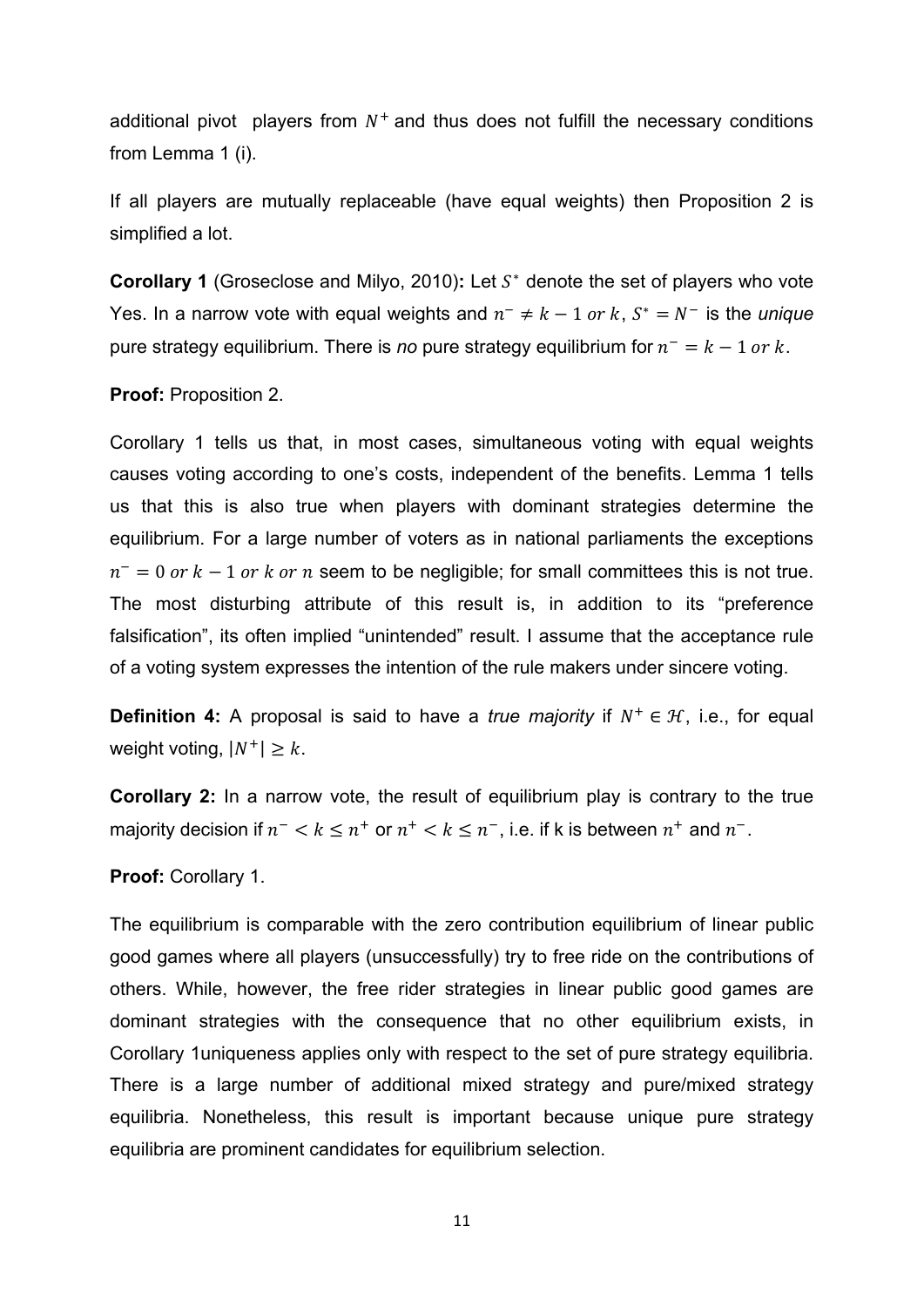**Definition 5:** Voters have weights  $x_i > 0$ . We define  $v(S) = \sum_{i \in S} x_i$ ,  $x^- = v(N^-)$ ,  $m^-$  = max<sub>iEN</sub>-{x<sub>i</sub>},  $m^+$  = max<sub>iEN</sub>+ {x<sub>i</sub>}. A voting game (narrow vote) is called a *(narrow)* weighted voting game if  $H = \{S : \nu(S) \geq k\}.$ 

**Corollary 3:** Let us assume a narrow weighted voting game with  $m^- \leq m^+$ .

- (i) If  $x^- m^- \ge k$ , then  $S^* = N^-$  describes the unique pure strategy equilibrium *with* the acceptance of the proposal. No pure strategy equilibrium without the acceptance of the proposal exists.
- (ii) If  $x^- + m^+ < k$  then  $S^* = N^-$  describes the unique pure strategy equilibrium *without* the acceptance of the proposal. Additional equilibria with the acceptance of the proposal may exist only if  $m^- < m^+$ .
- (iii) If  $m^- = m^+ = m$  then no pure strategy equilibrium exists for  $x^- m < k \leq$  $x^- + m$ .
- (iv) In the case  $m^{-} > m^{+}$ , no additional equilibria with the acceptance of the proposal exist but, possibly, equilibria without the acceptance of the proposal.

**Proof:** Proposition 2.

 $m^{-}$  =  $m^{+}$  has almost the same implications as equal weight games, with the only difference that the threshold region without pure strategy equilibria is larger. For  $m^{-} \neq m^{+}$ , however, multiple pure strategy equilibria are possible.

**Example 1** *(Chairman with tie breaking power):* Assume that the chairman (player 1) of a committee has tie-breaking power, i.e. a vote with k Yes-votes is accepted, a vote with k-2 Yes-votes is rejected and, if there are k-1 Yes-votes, then the chairman decides. We describe this case by giving the chairman a weight of 2 and all other members a weight of 1. In this example, Corollary 1 is "almost" confirmed. Let us assume that the chairman is from  $N^+$ , i.e.  $m^- = 1$ ,  $m^+ = 2$ , and  $x^- = n^-$ . Corollary 3 implies that, for  $n^- \geq k+1$ ,  $S^* = N^-$  is the unique pure strategy equilibrium. For  $n^ <$  $k-2$ ,  $S^* = N^-$  is the unique pure strategy equilibrium without the acceptance of the proposal. In this example, no equilibria with  $n^- < k - 2$  and the acceptance of the proposal exists because it has to be supported by at least one pivot player from  $N^+$ with the weight 1 who would not support the proposal if  $v(S^*) > k$ . But then one of the players from  $N^-$  would withdraw his support. For  $n^- = k - 2$  and  $n^- = k$  no pure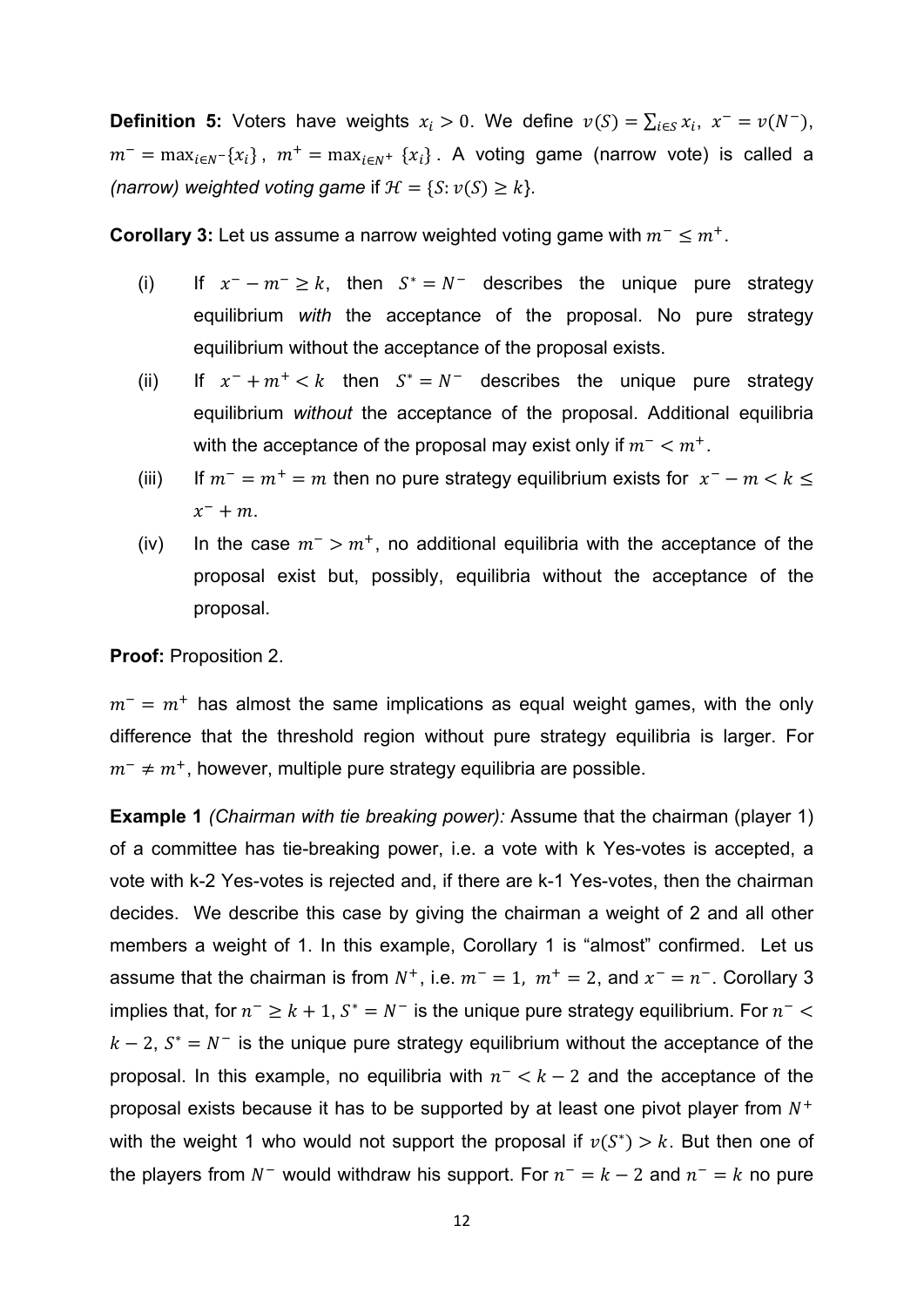strategy equilibrium exists. The only real difference to Corollary 1 is that, in the case  $n^- = k - 1$ ,  $S^* = N^- \cup \{1\}$  is an equilibrium with the acceptance of the proposal.

**Example 2** *(UN Security Council):* There are five permanent members of the UN Security Council and 10 non-permanent members. The council accepts a proposal with a supermajority of 9 votes, but all permanent members have veto power. If one of the permanent members has the dominant strategy of rejecting the proposal it will be rejected. Let us instead assume that no member has a dominant strategy – the intermediate cases are similarly analyzed. The voting regime is equivalent to a weighted voting game with the permanent members having the weights 10, the nonpermanent members having the weight 1, and the threshold for the acceptance of the vote being 54. The analysis with the application of Corollary 3 is relegated to the appendix; the results are presented in Table 1.

|                                      | Case $m^- = 1$ , $m^+ = 10$ | $m^- = m^+ = 10$      | $m^- = 10, m^+ = 1$                 |
|--------------------------------------|-----------------------------|-----------------------|-------------------------------------|
| Equilibrium                          | $1 \le x^- \le 10$          | $10 \le x^- \le 50$   | $50 \le x^- \le 59$                 |
| $S^* = N^- \notin \mathcal{H}$       | $1 \leq x^- \leq 10$        | $10 \leq x^- \leq 44$ | $50 \le x^- \le 53$                 |
| $N^- \subset S^* \in \mathcal{H}$    | $4 \leq x^- \leq 10$        |                       |                                     |
| $S^* \subset N^- \notin \mathcal{H}$ |                             |                       | $54 \leq x^- \leq 59^{\frac{8}{5}}$ |
| No equilibrium                       |                             | $45 \leq x^- \leq 50$ |                                     |

**Table 1:** Unique and multiple (§) equilibria in Example 2. The shaded cells are not derived from Corollary 3.

Also Example 2 seems to essentially confirm Corollary 1 because, in most cases, voting reflects costs and not true preferences. There are three important differences. First, if all members of the security council are from  $N^-(N^+)$  then we can have 2 (5) pure strategy equilibria. Second, if at least one veto player wants the proposal to be rejected then, mostly, it is rejected. As this is intended because  $N^+ \notin \mathcal{H}$ , we can characterize simultaneous voting as relatively successful concerning this goal. Third, however, a proposal should be accepted if  $x^- \le 6$ , but this result is not supported by a unique pure strategy equilibrium; for  $1 \le x^- \le 3$ , even the contrary result is supported.

<sup>9</sup> Every weight w > 6 of the veto players and the threshold k=5w+4 describes voting in the Security Council.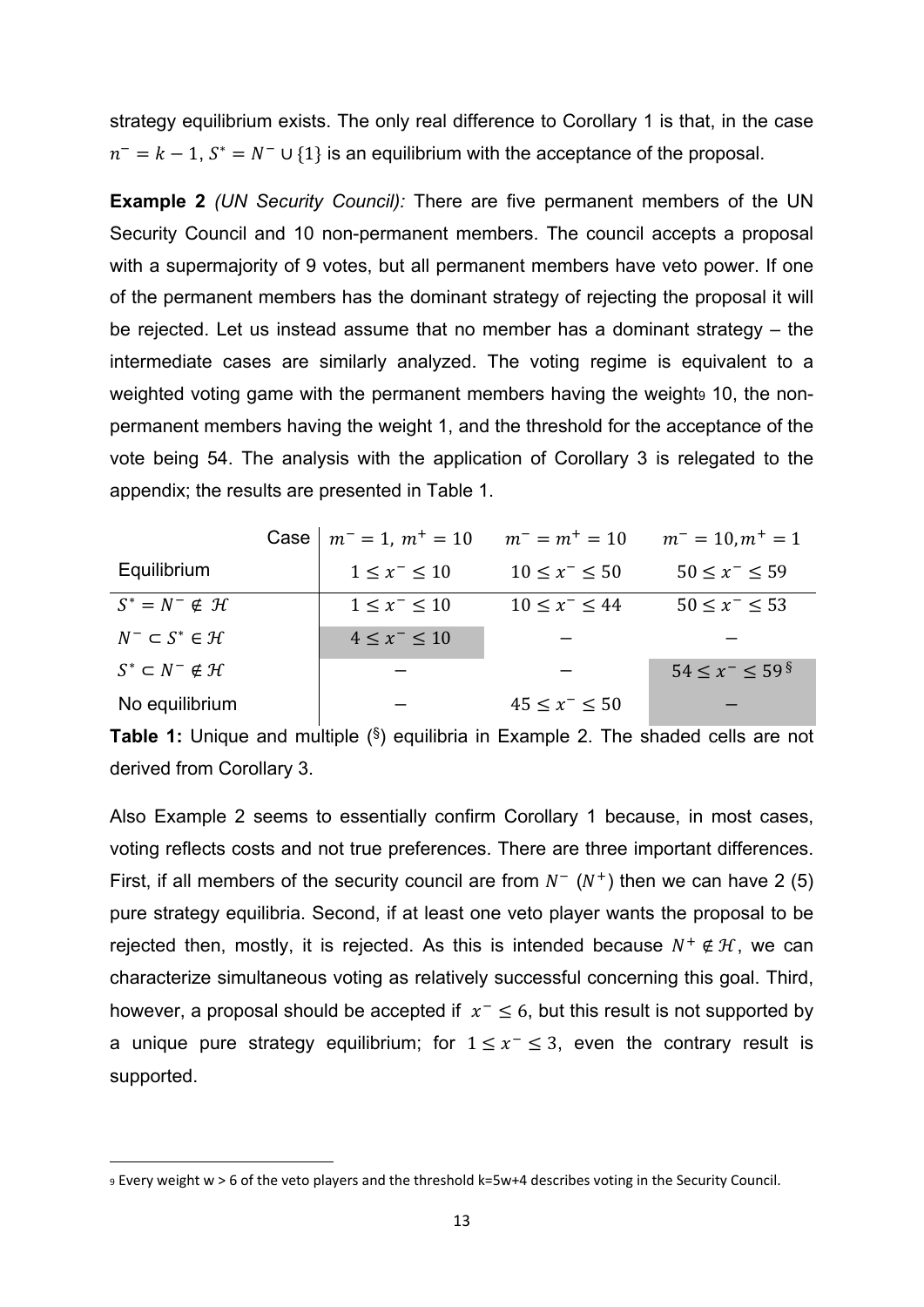Examples 1 and 2 describe extreme cases. In Example 1, only one player has a double weight. In Example 2 five players have so much weight that their Yes vote is necessary. Can a "medium case" have completely different implications?

**Example 3** *(EEC with proposals from the commission):* The EU started in 1958 as the European Economic Community (EEC) with six member states and a decision structure where France, West Germany, and Italy had four votes, Belgium and the Netherlands had two, and Luxemburg had one. Acts of the Council, if proposed by the EEC Commission, required for their adoption twelve votes. Luxemburg is negligible in these cases because it is never member of a minimal supportive set. Therefore we analyze a voting game between the three large players and the two small players (still with k=12, all  $x^-$  are even). We restrict the analysis to the case where there are no players with dominant strategies. The analysis is as outlined in the appendix for Example 2 and the results are presented in Table 2. Equilibria which are not derived in Corollary 3 exist for  $x^- = m^- = 2$  where the three large players and the small player from  $N^-$  vote Yes and for  $x^- = 12$ ,  $m^+ = 2$  where two of the three large players vote Yes and the other players vote No.

|                                      | Case | $m^- = 2$ , $m^+ = 4$ | $m^- = m^+ = 4$      | $m^- = 4, m^+ = 2$       |
|--------------------------------------|------|-----------------------|----------------------|--------------------------|
| Equilibrium                          |      | $2 \leq x^- \leq 4$   | $4 \leq x^- \leq 12$ | $12 \le x^- \le 14$      |
| $S^* = N^- \notin \mathcal{H}$       |      | $2 < x^- < 4$         | $4 \leq x^- \leq 6$  |                          |
| $N^- \subset S^* \in \mathcal{H}$    |      | $x^{-} = 2$           |                      |                          |
| $S^* \subset N^- \notin \mathcal{H}$ |      |                       |                      | $x^- = 12^{\frac{5}{3}}$ |
| No equilibrium                       |      |                       | $8 < x^- < 12$       | $x^- = 14$               |

**Table 2:** Unique and multiple (§) equilibria in Example 2. The shaded cells are not derived from Corollary 3.

Let us summarize the results from Table 2. The true majority prevails for  $x^- = 6$ where a proposal is rejected in a unique pure strategy equilibrium. In all other cases equilibria are multiple or non-existent or do not support the true majority. I think this had never been the intention of the founding fathers of EEC.

Acts of the Council, if not proposed by the Commission, required for their adoption twelve votes from at least four member states. In this case, Luxemburg is no longer negligible and voting cannot be analyzed with Corollary 3. The EEC decision rules changed with the growth of the community. In its actual form, according to the Treaty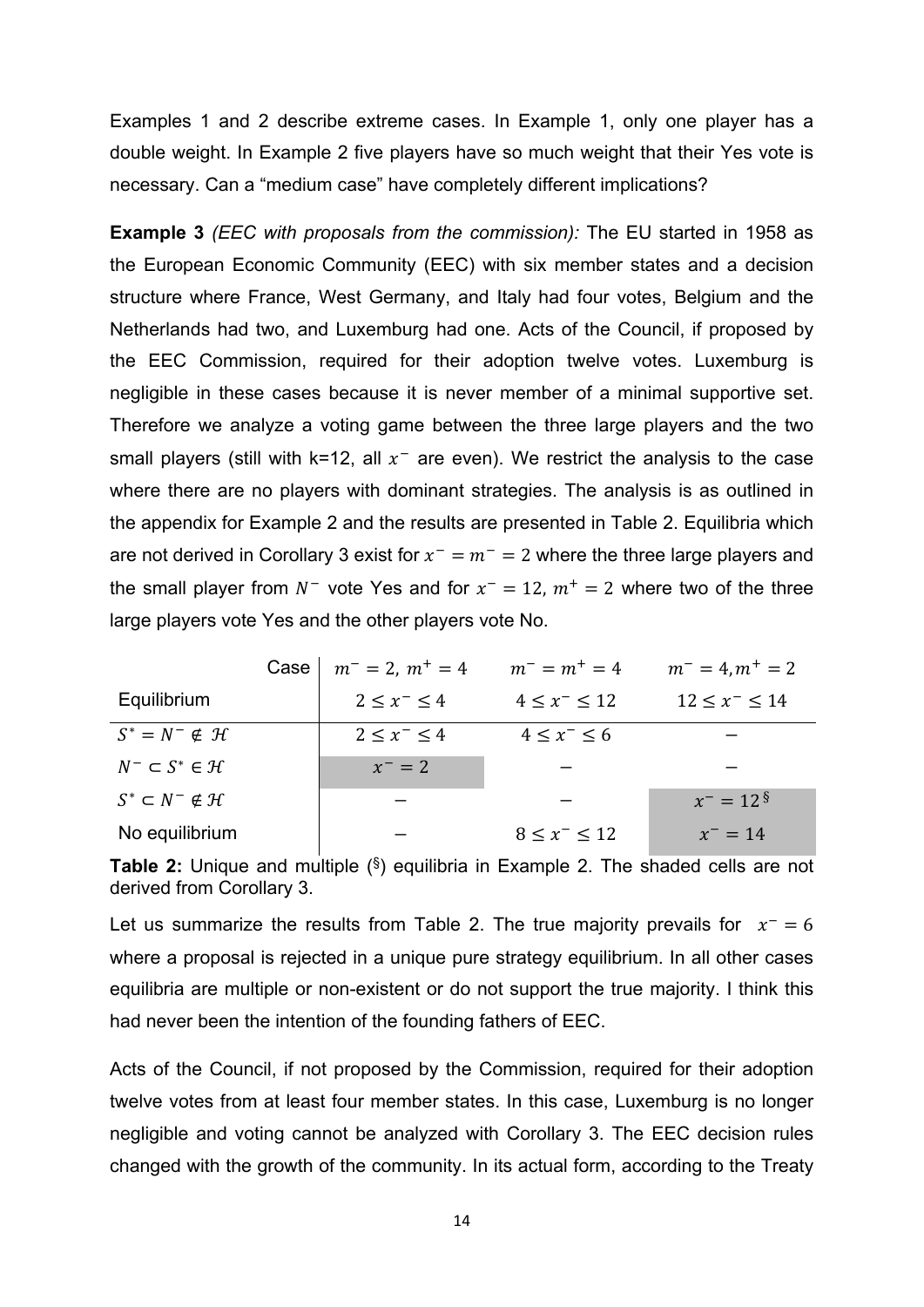of Nice, acts from the EU council are required to be supported by a minimum number of countries with a minimum number of weighted votes and a minimum total population. In 2017, according to the Treaty of Lisbon, the triple majority is reduced to a double majority. Then, a successful vote in the EU Council requires a qualified majority of countries (55%) comprising at least 15 of them, if acting on a proposal from the Commission or from the High Representative, or else 72%, and a qualified majority of population (65%). In a transition period until 2017, a large number of exceptions apply.

All versions of multiple majorities in EU decision making as well as in the ratification of the Kyoto protocol10 and other examples have a common attribute: the players are weakly Pareto-ranked with respect to the indices which define necessary majorities. In a country count all countries have the same weight and the order of voting weights as in the Treaty of Nice follows the order of population sizes. Therefore also the replaceability relations of countries constitute a weak order. In  $N^+$  as well as in  $N^$ there are countries  $i_{+}$  and  $i_{-}$  which can replace all other counties in their set, comparable with the voters with the highest weights in Corollary 3. So, in these cases we can formulate a Corollary comparable with Corollary 3 where we substitute  $m^- \leq$  $m^+$  by "i\_ is replaceable by i<sub>+</sub>" and  $x^- - m^- \geq k$  from (i) by  $N^- - \{i_-\}\in \mathcal{H}$ , etc..

If the multiple majority structure does not provide a weak replaceability order of voters (for an example see footnote 8) it seems difficult to characterize equilibria beyond Lemma 2 and Proposition 2.

## **II.2 Sequential voting**

.

The most investigated voting procedure in the US Senate is a roll call vote where the members are required, in alphabetic order, to vote either "yea" or "nay" and where abstention is possible in principle but usually not applied. Votes taking place on the same day, have practically always the same number of "not voting" senators11 which

<sup>10</sup> Article 25 of the Protocol specifies that the Protocol enters into force "on the ninetieth day after the date on which not less than 55 Parties to the Convention, incorporating Parties … which accounted in total for at least 55% of the total carbon dioxide emissions for 1990 …, have deposited their instruments of ratification, acceptance, approval or accession."

<sup>11</sup> See http://www.senate.gov/legislative/LIS/roll\_call\_lists/vote\_menu\_114\_1.htm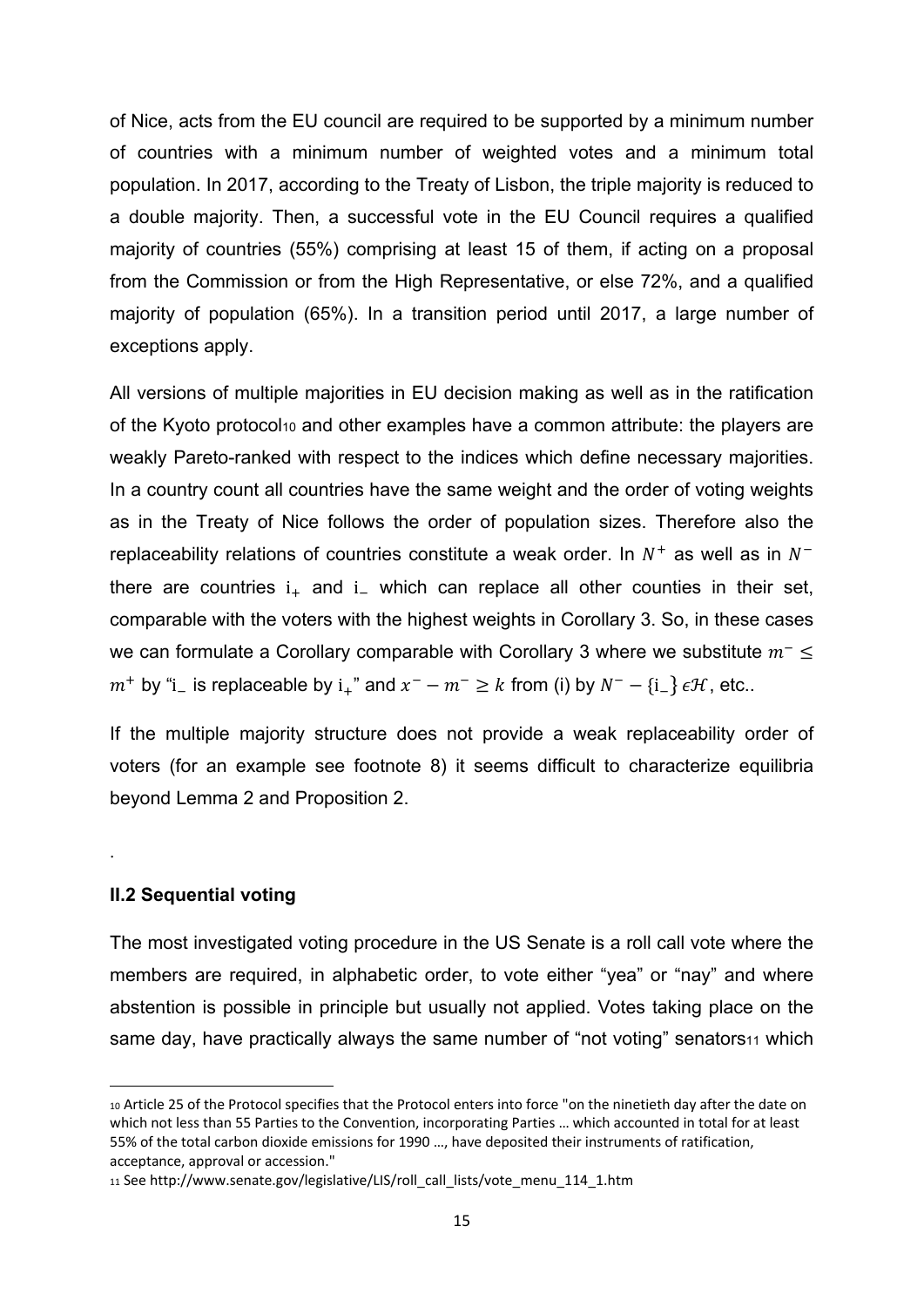is most plausibly interpreted as this number of senators being absent. So, abstention which is disregarded in our model, does not pose a major problem in this example. But roll call votes are sequential and not simultaneous votes. We may argue that, facing a fast sequence of 100 or almost 100 votes, senators have decided on their vote in advance. Therefore not only abstentions but also dynamics of voting are neglected in econometric work on roll call voting (cf. Clinton et al., 2004). Nonetheless let us derive the subgame perfect equilibrium of the sequential voting game.

Let us assume that the order of voters is (player 1, player 2, ..., player n). Again we disregard all players with dominant strategies after taking their decisions into account so that the number of remaining necessary votes for the passing of the proposal is again described by  $H$ . The game of the remaining players consists of a sequence of subgames which are essentially described by

$$
S_i^* = (S^* \cap \{1, 2, \dots, i-1\}) \cup (\{i+1, \dots, n\} \cap N^+)
$$

where  $S^*$  is defined as the set of players who vote Yes. Player i knows  $S_i^*$ ; she knows who has voted Yes, namely  $S^* \cap \{1, 2, ..., i-1\}$ , and she knows who of the remaining players wants the proposal to be accepted, namely  $\{i+1, ..., n\} \cap N^+$ . If  $S_i^* \cup \{i\} \in \mathcal{H}$ , then player i and the remaining players in  $N^+$  can enforce the acceptance of the proposal, if  $S_i^* \notin \mathcal{H}$ , player i and the remaining players in  $N^-$  can enforce rejection.

**Lemma 3:** The reduced sequential voting game has a unique equilibrium  $S^*$ .

- (i)  $i \in N^-$  votes No if she is a pivot player with respect to  $S_i^*$ ; otherwise  $i \in N^$ votes Yes.
- (ii)  $i \in N^+$  votes Yes if she is a pivot player with respect to  $S_i^*$ ; otherwise  $i \in$  $N^+$  votes No.

**Proof:** The proof is by backward induction. Apparently, player n will stick to the rules (i) and (ii). Then the proposal will be accepted if and only if  $S_n^* \in \mathcal{H}$ . Let us now assume that the proposal will be accepted if and only if  $S^*_{i+1} \in \mathcal{H}$  . Then player  $i \in N^+$ will induce  $S_{i+1}^* \in \mathcal{H}$  if he can. If he is pivotal with respect to  $S_i^*$  he must vote Yes, otherwise he saves costs and votes No. If  $i \in N^-$  is pivotal with respect to  $S_i^*$  he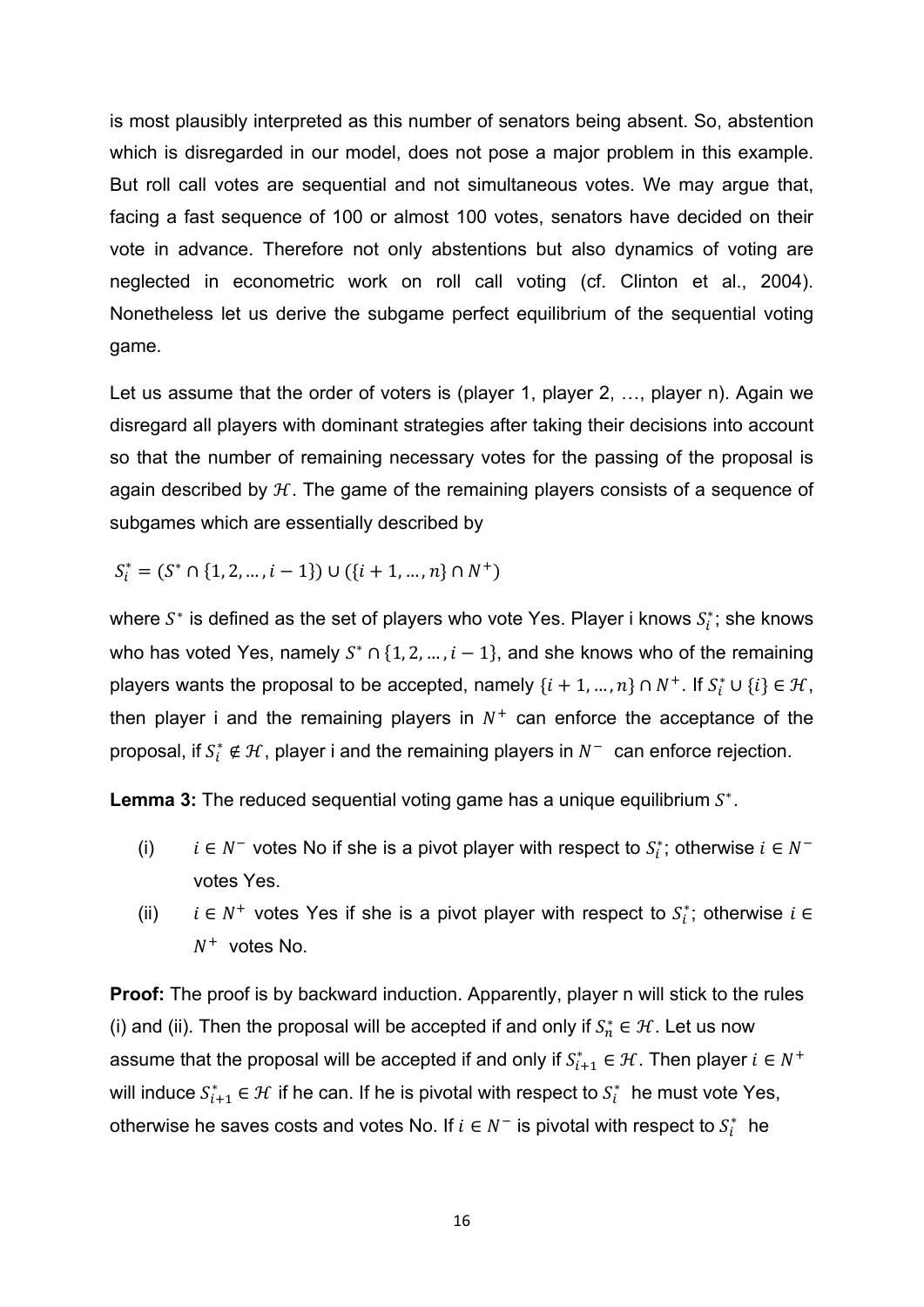must vote No, otherwise he incurs negative costs and votes Yes. So, (i) and (ii) apply also for player i.

In other words, players vote in accordance with their voting costs except if they are pivotal under the assumption that all following voters from  $N^+$  vote Yes and all following players from  $N^-$  vote No.

## **Proposition 2:**

- (i) If  $N^+ \notin \mathcal{H}$  then  $S^* \subset N^-$  and the proposal is rejected.
- (ii) If  $N^+ \in \mathcal{H}$  then  $N^- \subset S^*$  and the proposal is accepted.

#### **Proof:** Lemma 3.

For the case of equal weight games, Proposition 2 has been proved by Groseclose and Milyo (2013). A consequence of Proposition 2 is that, for the *result* of the vote, the order of voters in irrelevant. Individual votes, however, depend crucially on the order. As an example, take an equal weight voting game with  $k = n^+ = n^-$ . If the first k players are from  $N^+$  all voters vote "Yes", the first k because they must vote Yes in order to guarantee the acceptance of the proposal, the second k in order to incur the negative costs of voting. If the first k voters are from  $N^-$  they vote "Yes" because they cannot prevent the acceptance of the proposal, the second k vote "No" because they need not incur the positive costs of voting "Yes".

So, while individual voting depends on the order of votes, the "sincerity of the result" is guaranteed under arbitrary orders of voters and under general decision rules. Note that the characterization  $S^* \subset N^-$  if the proposal is rejected and  $N^- \subset S^*$  if it is accepted also applies for simultaneous voting (Lemma 2). Nonetheless, under simultaneous voting the true majority need not win the vote.

#### **II.3 Sequential decisions by a Lower and Upper House**

In many democracies certain decisions by parliament have to be confirmed by an "upper house" (House of Lords in UK, Senate in USA, Bundesrat in Germany) or by a powerful president. In the upper house the vote is as described above; but in the lower house members take into account that there will be an additional vote if the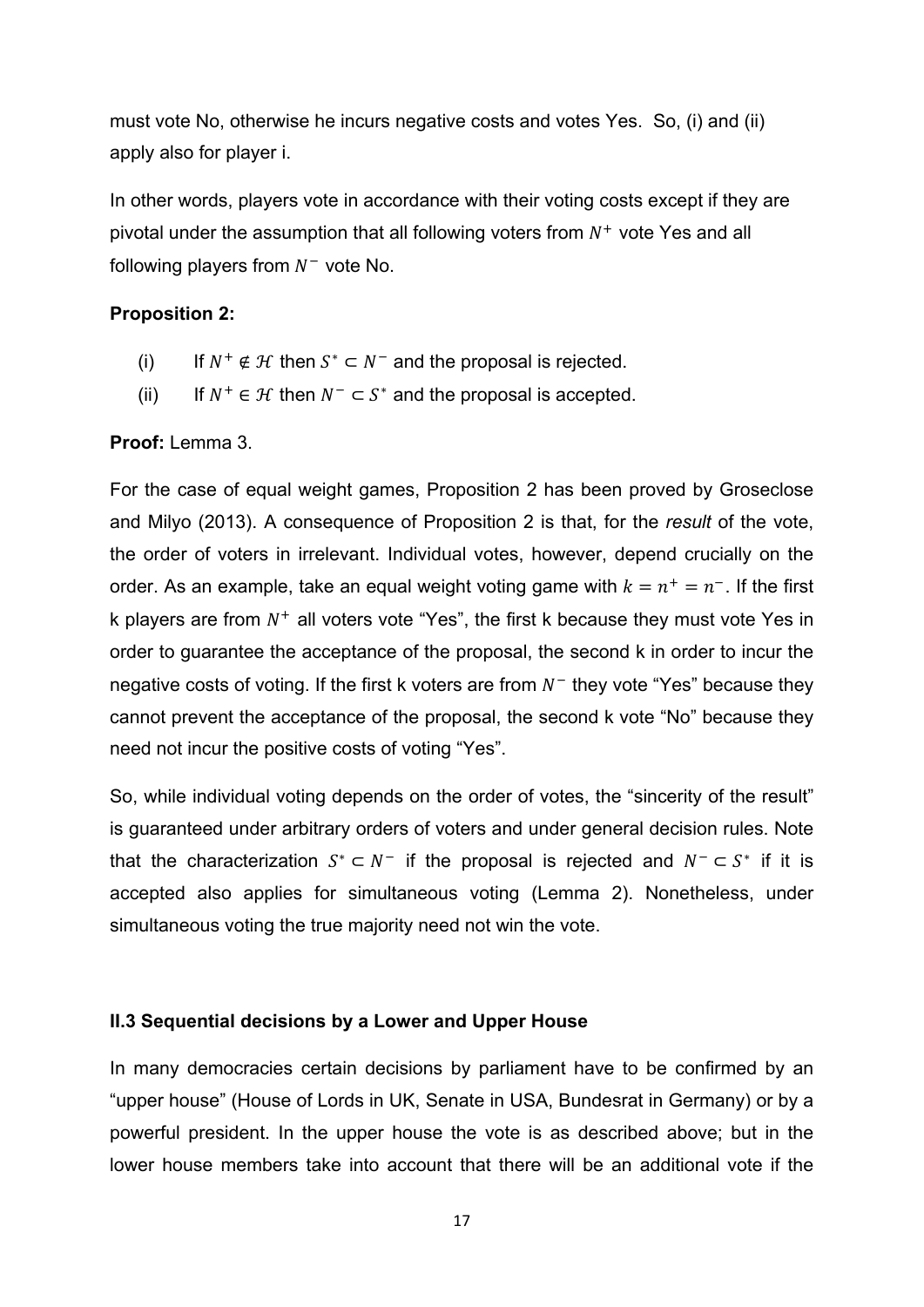proposal passes the lower house. Members of the lower house may be sufficiently informed about the voters in the upper house so that they can conclude how they will vote. If the proposal will not be confirmed then all members of the lower house will vote according to their costs, independent of whether they vote simultaneously or sequentially. If the proposal will be confirmed they will vote as if no upper house exists.

If the members of the lower house are not sufficiently informed about the upper house then they may estimate probabilities  $p_i$  that the proposal will pass the upper house. If these  $p_i$  are common knowledge among them then they face a problem as described above with the same  $c_i$  but with  $G_i^{'} = p_i G_i$ . This problem differs from the original problem only if, for some i,  $\left|G_{i}\right|<\left|c_{i}\right|<\left|G_{i}\right|$ , i.e. some additional players are *′* endowed with dominant strategies. For simultaneous equal weight voting games (Lemma 1 and Corollary 1) there is essentially no difference to the original game, except if we no longer have a narrow vote of if we now have  $n^- = k$  or  $k - 1$ . In a parliament with many members this may be unlikely. The result of sequential voting, however, may change as true preferences may change and therefore also the majority under true preferences may change.

#### **III. Conclusion**

An economic model of voting is suggested, which assumes Yes-No voting and arbitrary decision rules based on votes. Three crucial assumptions are that there are conflicting interests  $(n^+ > 0, n^- > 0)$ , that abstentions are not allowed or not effective, and that there is complete information about qualitative interests  $(N^+, N^-)$ and the decision rule  $(H)$ . I think these assumptions are relatively weak.

First, important issues are usually supported or fought across party boarders in parliament or, with a great diversity of interests in form of costs and benefits in shareholder meetings and international organisations. Therefore the assumption  $n^+ > 0$ ,  $n^- > 0$  is not too demanding. Of course, there are situations where  $n^+ = 0$  or  $n<sup>-</sup> = 0$ . In parliament, preferences of the ruling party and the opposition need not even be conflicting: Almost all members of a parliament want to free-ride on the positive votes of others when the issue is a legislative pay rise. In this case, costs of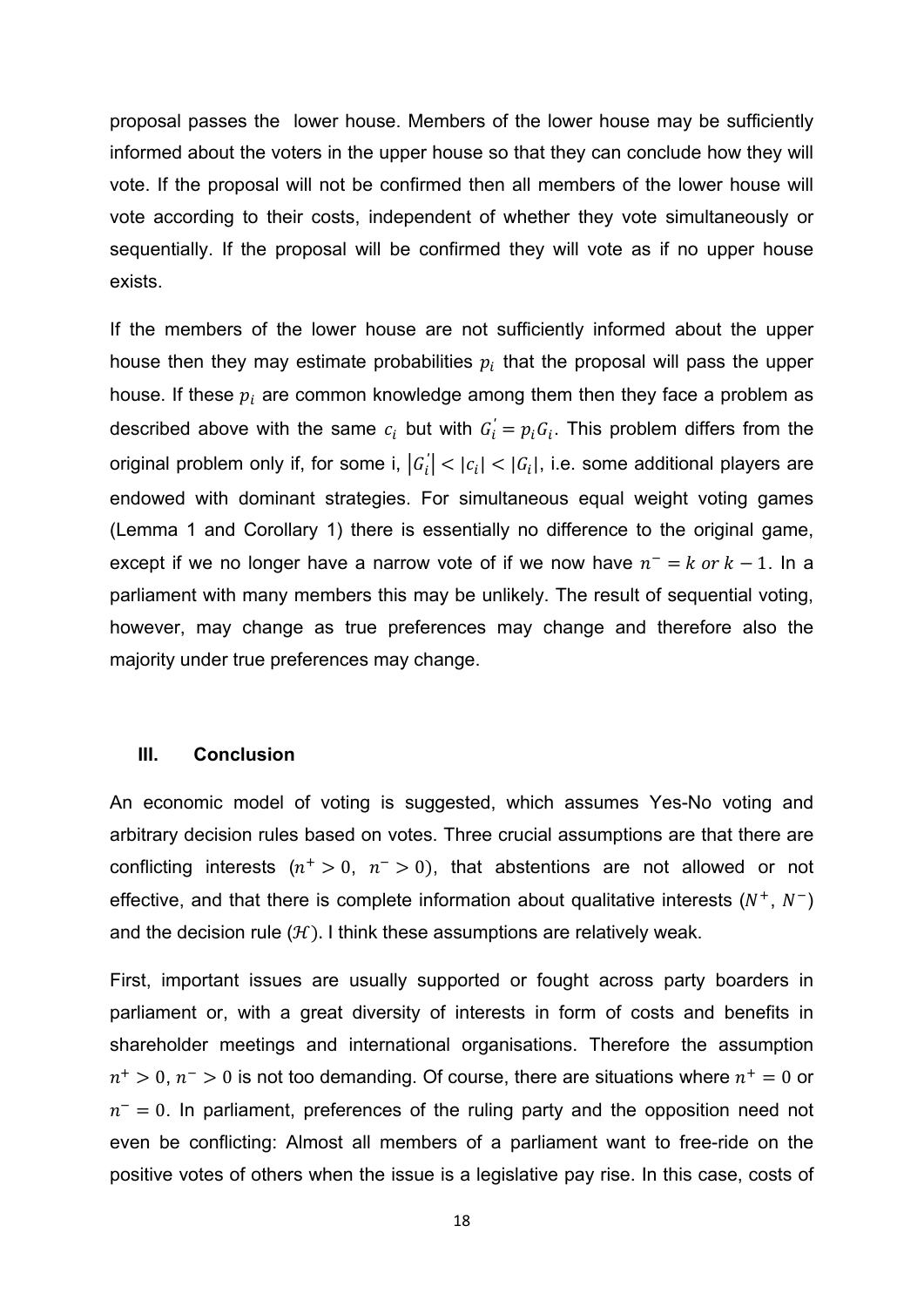voting approvingly originate in the public outrage about the self-service mentality of the parliament. Simultaneous voting games with  $n^+=0$  or  $n^-=0$  have a plethora of asymmetric pure strategy equilibria which all seem to be less plausible than a completely mixed strategy equilibrium. Although such a structure applies for the "classical voting model", which has been proposed by Downs (1957), I think such cases are exceptions and not the rule. Downs (1957) and others have assumed costs of casting a vote, not costs of supporting or rejecting a proposal. Therefore that model is mainly used for discussing the "paradox of voting", namely that many people vote in large elections where their influence is negligible.

More critical is, second, that abstentions are assumed to be not possible or not effective because they have the same effect as voting against a proposal. This is regularly the case when an absolute quota of all members is required or at least an absolute quota (mostly majority) of the members present. Examples for absolute quotas are often "important" decisions. The German chancellor, for example, can be dropped in a vote of no confidence by the parliament only with an absolute majority of its members. Other examples are jury decisions. In Scotland 8 of 15 jury members are necessary for a *verdict*, in England 10 of 12, and, in the USA, unanimity is required. Roll call votes in the American Congress are an example where abstention is not used. (See last section.) A weak excuse for disregarding abstention is that almost all theoretical investigations on voting assume binary decisions<sup>12</sup>. Note, however, that abstentions will cause severe difficulties only in the case of simultaneous voting, while they will hardly change the line of argument in sequential voting.

Third, we have assumed common knowledge of  $k$ ,  $n^{-}$ , and  $n^{+}$  (for equal weights) and otherwise of  $H$ ,  $N^-$ , and  $N^+$ . Common knowledge is mostly a bold assumption but, in our model, it is not too demanding. Voters need not know the exact values of individual costs and benefits. For members of the parliament the magnitude of benefits should mostly exceed the magnitude of costs and the sign of costs are defined mostly by party membership. Then their membership to one of the four sets "players with the dominant strategy Yes", "players with the dominant strategy No",  $N^-$ , and  $N^+$  is determined by the sign of the benefits  $G_i$ , which often is known from

 12 An exception is Battaglini (2005).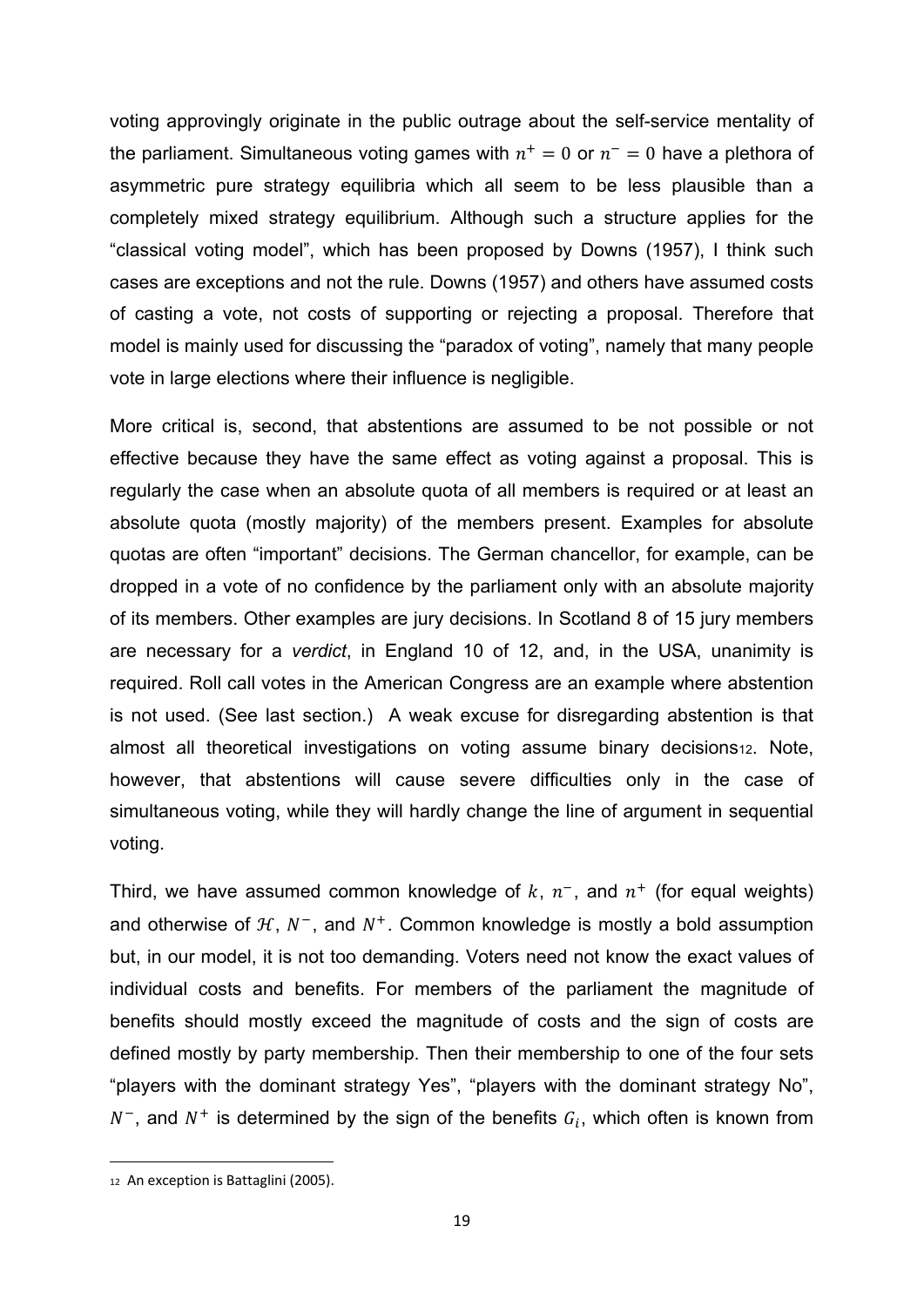publicly available information. The interests of countries in international organizations are even more public than the interests of individuals in parliament or committees, in particular as no quantitative measures are necessary but only estimates of relative magnitudes.

The sequential and the simultaneous voting game have completely different results. In the *sequential* game, the strict condition for acceptance is that the set of voters with preferences for acceptance would win when voting sincerely: *The true majority decides the vote*. They do vote sincerely, however, only if the acceptance of the proposal is endangered.

Under *simultaneous voting with equal weights and a large number of voters* unique pure strategy equilibria mostly exist. *Voters decide according to their costs of voting "Yes"*. Therefore in parliamentary votes, party whips mostly succeed. In small committees and/or with unequal weights (shareholder decisions) or even multiple necessary majorities (EU decision making), however, pure strategy equilibria of simultaneous voting are often non-existent or non-unique. The remaining unique pure strategy equilibria support true majorities more or less. This disastrous evaluation of the "standard procedure" simultaneous voting may motivate search for its hidden advantages.

#### **References**

- Banerjee, A. V. (1992). A simple model of herd behavior. *The Quarterly Journal of Economics*, 797-817.
- Baron, David P., and John A. Ferejohn (1989). "Bargaining in legislatures". American political science review, 83(04), 1181-1206.
- Battaglini, M. (2005). Sequential voting with abstention. *Games and Economic Behavior*, *51*(2), 445-463.
- Bolle, F. (2015) "Costly Voting A General Theory of Binary Threshold Public Goods" *Discussion Paper, Frankfurt (Oder)*.
- Brennan, G., and Lomasky, L. (1997). *Democracy and decision: The pure theory of electoral preference*. Cambridge University Press.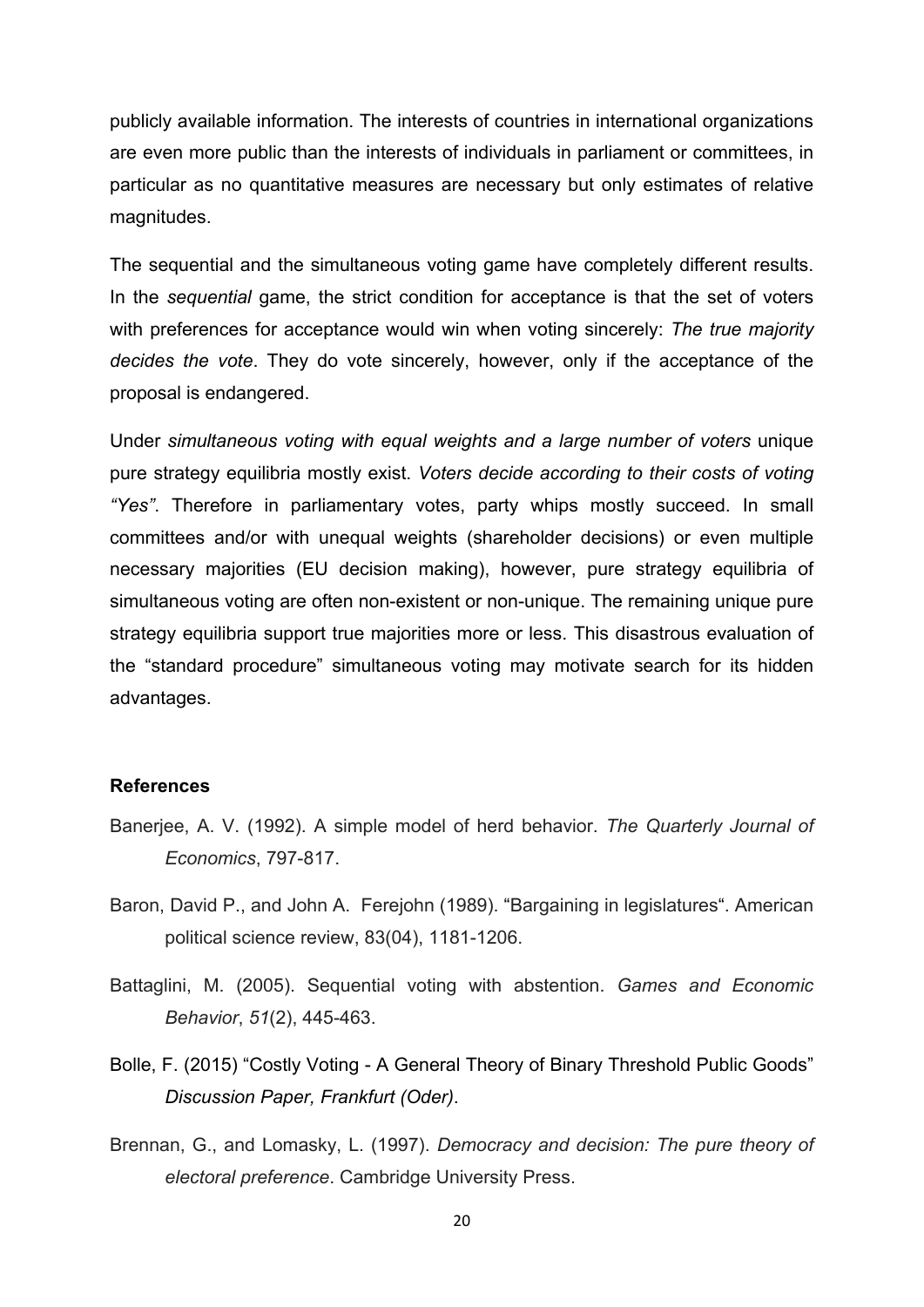- Callander, S. (2007). Bandwagons and momentum in sequential voting. *The Review of Economic Studies*, *74*(3), 653-684.
- Clinton, Joshua, Simon Jackman, and Douglas Rivers. "The statistical analysis of roll call data." *American Political Science Review* 98.02 (2004): 355-370.
- Dekel, E., Piccione, M. (2000). Sequential voting procedures in symmetric binary elections. *Journal of Political Economy*, *108*(1), 34-55.
- Dekel, E., Jackson, M. O., Wolinsky, A. (2009). Vote buying: legislatures and lobbying. *Quarterly Journal of Political Science*, *4*(2), 103-128.
- Downs, Anthony (1957). "An Economic Theory of Democracy", New York: Harper.
- Groseclose, T., Milyo, J. (2010). Sincere versus sophisticated voting in Congress: theory and evidence. *The Journal of Politics*, *72*(01), 60-73.
- Groseclose, T., Milyo, J. (2013). Sincere versus sophisticated voting when legislators vote sequentially. *Social Choice and Welfare*, *40*(3), 745-751.
- Hillman, A. L. (2010). Expressive behavior in economics and politics. *European Journal of Political Economy*, *26*(4), 403-418.
- Kilgour, D., Kirsner, J., & McConnell, K. (2006). Discipline versus Democracy: Party Discipline in Canadian Politics. *Crosscurrents: contemporary political issues*.
- Kuran, T. (1995). Private Truth, Public Lies. The Social Consequences of Preference Falsification, Cambridge–London.
- Posner, E. A., Sykes, A. O. (2014). Voting rules in international organizations. *Chicago Journal of International Law 15*, 195.
- Rousseau, Jean Jacques (1997) "The Social Contract' and Other Later Political Writings", translation of the original of 1762 by Victor Gourevitch, Cambridge University Press.
- Schnakenberg, K. E. (2016), Informational Lobbying and Legislative Voting. American Journal of Political Science. doi:10.1111/ajps.12249